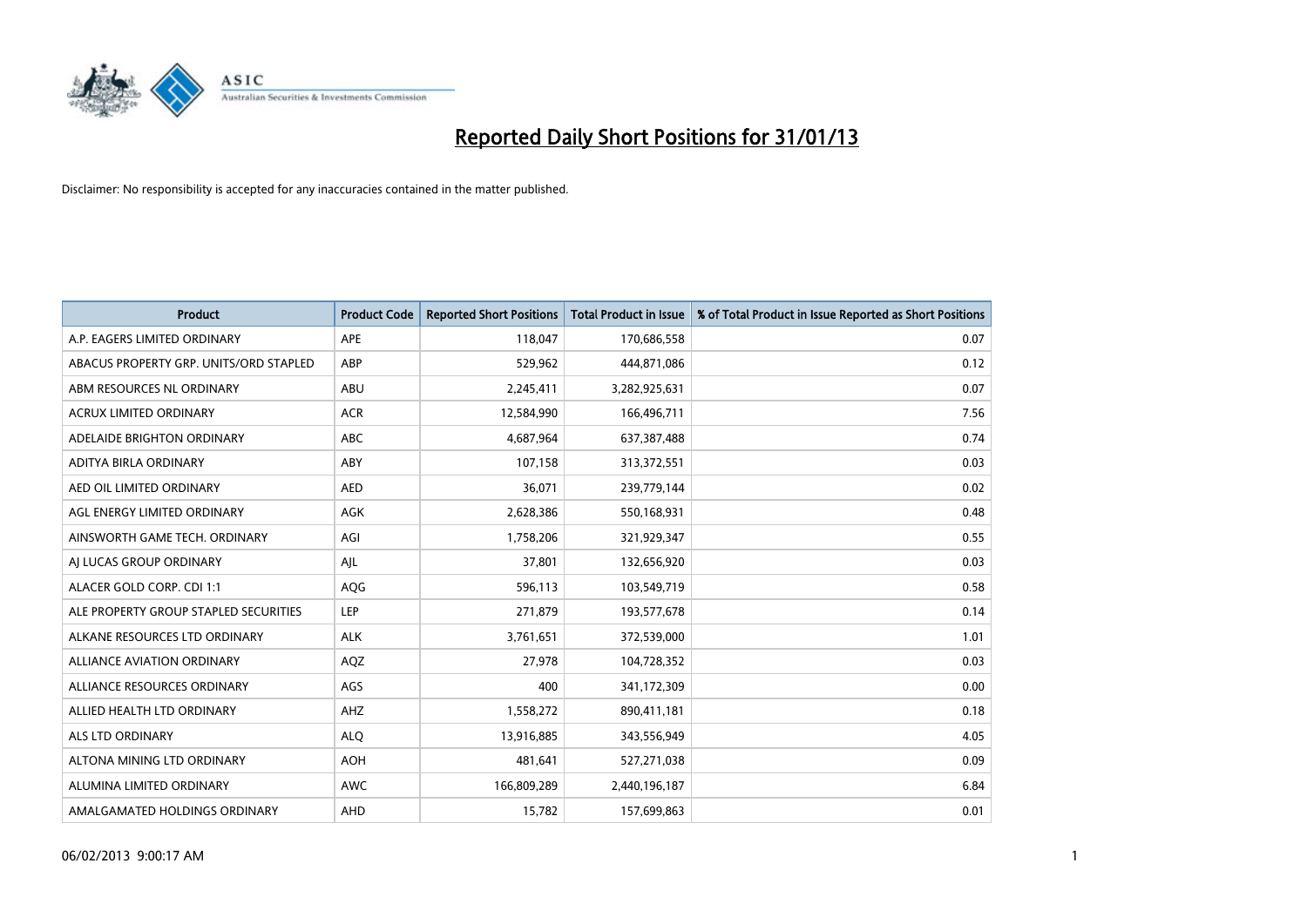

| <b>Product</b>                          | <b>Product Code</b> | <b>Reported Short Positions</b> | <b>Total Product in Issue</b> | % of Total Product in Issue Reported as Short Positions |
|-----------------------------------------|---------------------|---------------------------------|-------------------------------|---------------------------------------------------------|
| AMCOM TELECOMM, ORDINARY                | <b>AMM</b>          | 515,488                         | 244,557,101                   | 0.21                                                    |
| AMCOR LIMITED ORDINARY                  | <b>AMC</b>          | 2,494,609                       | 1,206,684,923                 | 0.21                                                    |
| AMP CAPITAL CHINA ORDINARY UNITS        | AGF                 | 50                              | 355,699,116                   | 0.00                                                    |
| AMP LIMITED ORDINARY                    | AMP                 | 7,346,943                       | 2,930,423,546                 | 0.25                                                    |
| AMPELLA MINING ORDINARY                 | <b>AMX</b>          | 4,079,185                       | 247,500,493                   | 1.65                                                    |
| ANGLOGOLD ASHANTI CDI 5:1               | AGG                 | 500                             | 89,207,765                    | 0.00                                                    |
| ANSELL LIMITED ORDINARY                 | <b>ANN</b>          | 3,708,157                       | 130,768,652                   | 2.84                                                    |
| ANTARES ENERGY LTD ORDINARY             | <b>AZZ</b>          | 505,829                         | 257,000,000                   | 0.20                                                    |
| ANZ BANKING GRP LTD ORDINARY            | ANZ                 | 5,285,166                       | 2,743,592,752                 | 0.19                                                    |
| APA GROUP STAPLED SECURITIES            | <b>APA</b>          | 6,435,699                       | 827,350,325                   | 0.78                                                    |
| APN NEWS & MEDIA ORDINARY               | <b>APN</b>          | 20,100,369                      | 661,526,586                   | 3.04                                                    |
| AQUARIUS PLATINUM. ORDINARY             | <b>AOP</b>          | 14,228,656                      | 486,851,336                   | 2.92                                                    |
| AQUILA RESOURCES ORDINARY               | <b>AQA</b>          | 11,215,930                      | 411,804,442                   | 2.72                                                    |
| ARAFURA RESOURCE LTD ORDINARY           | <b>ARU</b>          | 407.417                         | 441,270,644                   | 0.09                                                    |
| ARB CORPORATION ORDINARY                | ARP                 | 93,771                          | 72,481,302                    | 0.13                                                    |
| ARDENT LEISURE GROUP STAPLED SECURITIES | AAD                 | 3,130,816                       | 397,774,513                   | 0.79                                                    |
| ARGO INVESTMENTS ORDINARY               | ARG                 | 405                             | 628,781,353                   | 0.00                                                    |
| ARISTOCRAT LEISURE ORDINARY             | <b>ALL</b>          | 11,728,672                      | 551,418,047                   | 2.13                                                    |
| <b>ARRIUM LTD ORDINARY</b>              | ARI                 | 7,681,135                       | 1,351,527,328                 | 0.57                                                    |
| ASCIANO LIMITED ORDINARY                | <b>AIO</b>          | 8,337,502                       | 975,385,664                   | 0.85                                                    |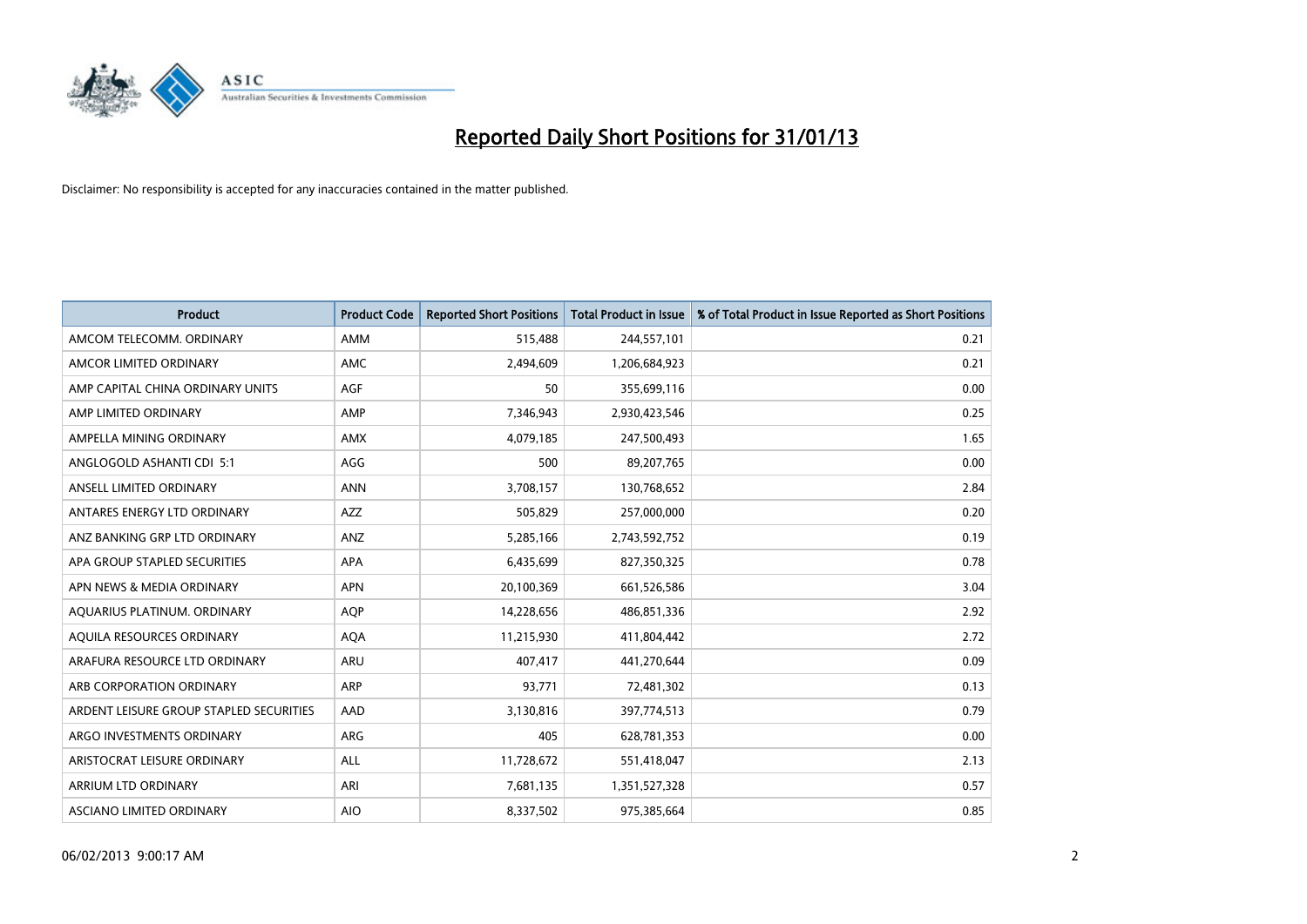

| <b>Product</b>                            | <b>Product Code</b> | <b>Reported Short Positions</b> | <b>Total Product in Issue</b> | % of Total Product in Issue Reported as Short Positions |
|-------------------------------------------|---------------------|---------------------------------|-------------------------------|---------------------------------------------------------|
| ASG GROUP LIMITED ORDINARY                | <b>ASZ</b>          | 1,807,733                       | 206,720,839                   | 0.87                                                    |
| ASPEN GROUP ORD/UNITS STAPLED             | <b>APZ</b>          | 190,999                         | 1,192,803,491                 | 0.02                                                    |
| ASPIRE MINING LTD ORDINARY                | <b>AKM</b>          | 34,557                          | 620,594,556                   | 0.01                                                    |
| ASTRO JAP PROP GROUP STAPLED US PROHIBIT. | AJA                 | 488,287                         | 67,211,752                    | 0.73                                                    |
| ASX LIMITED ORDINARY                      | ASX                 | 3,999,262                       | 175,136,729                   | 2.28                                                    |
| ATLAS IRON LIMITED ORDINARY               | <b>AGO</b>          | 19,119,175                      | 909,718,409                   | 2.10                                                    |
| AUCKLAND INTERNATION ORDINARY             | <b>AIA</b>          | 53,759                          | 1,322,564,489                 | 0.00                                                    |
| AURIZON HOLDINGS LTD ORDINARY             | <b>AZI</b>          | 8,824,395                       | 2,137,284,503                 | 0.41                                                    |
| <b>AURORA OIL &amp; GAS ORDINARY</b>      | <b>AUT</b>          | 9,178,383                       | 447,885,778                   | 2.05                                                    |
| AUSDRILL LIMITED ORDINARY                 | <b>ASL</b>          | 7,067,195                       | 309,451,963                   | 2.28                                                    |
| AUSENCO LIMITED ORDINARY                  | <b>AAX</b>          | 1,027,999                       | 123,527,574                   | 0.83                                                    |
| <b>AUSTAL LIMITED ORDINARY</b>            | ASB                 | 1,115,887                       | 346,007,639                   | 0.32                                                    |
| AUSTEX OIL LIMITED ORDINARY               | <b>AOK</b>          | 550,000                         | 432,951,041                   | 0.13                                                    |
| AUSTIN ENGINEERING ORDINARY               | ANG                 | 448,062                         | 72,314,403                    | 0.62                                                    |
| AUSTRALAND PROPERTY STAPLED SECURITY      | <b>ALZ</b>          | 440,883                         | 576,846,597                   | 0.08                                                    |
| AUSTRALIAN AGRICULT. ORDINARY             | AAC                 | 737,048                         | 312,905,085                   | 0.24                                                    |
| AUSTRALIAN INFRASTR. UNITS/ORDINARY       | <b>AIX</b>          | 648,591                         | 620,733,944                   | 0.10                                                    |
| AUSTRALIAN PHARM. ORDINARY                | API                 | 358,107                         | 488,115,883                   | 0.07                                                    |
| AUTOMOTIVE HOLDINGS ORDINARY              | <b>AHE</b>          | 86,749                          | 260,579,682                   | 0.03                                                    |
| AVIENNINGS LIMITED ORDINARY               | <b>AVI</b>          | 175,000                         | 274,588,694                   | 0.06                                                    |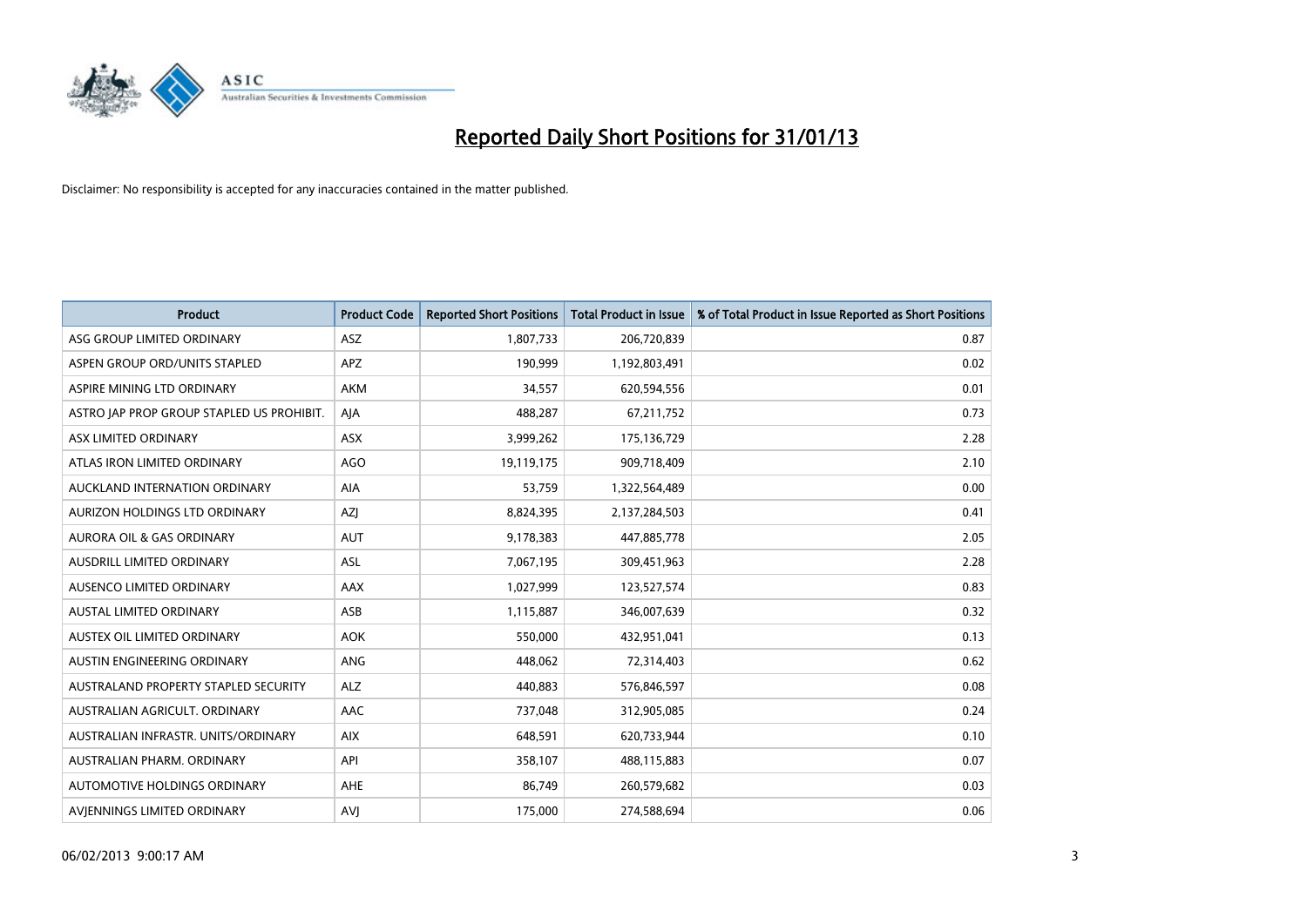

| <b>Product</b>                                | <b>Product Code</b> | <b>Reported Short Positions</b> | <b>Total Product in Issue</b> | % of Total Product in Issue Reported as Short Positions |
|-----------------------------------------------|---------------------|---------------------------------|-------------------------------|---------------------------------------------------------|
| AWE LIMITED ORDINARY                          | <b>AWE</b>          | 3,316,700                       | 522,116,985                   | 0.64                                                    |
| AZIMUTH RES LTD ORDINARY                      | <b>AZH</b>          | 1,697,995                       | 430,626,680                   | 0.39                                                    |
| <b>BANDANNA ENERGY ORDINARY</b>               | <b>BND</b>          | 22,782,370                      | 528,481,199                   | 4.31                                                    |
| BANK OF QUEENSLAND. ORDINARY                  | <b>BOQ</b>          | 5,550,118                       | 312,878,919                   | 1.77                                                    |
| <b>BASE RES LIMITED ORDINARY</b>              | <b>BSE</b>          | 452,770                         | 560,440,029                   | 0.08                                                    |
| <b>BATHURST RESOURCES ORDINARY</b>            | <b>BTU</b>          | 40,819,970                      | 697,247,997                   | 5.85                                                    |
| <b>BC IRON LIMITED ORDINARY</b>               | <b>BCI</b>          | 717,183                         | 122,729,384                   | 0.58                                                    |
| BEACH ENERGY LIMITED ORDINARY                 | <b>BPT</b>          | 23,022,166                      | 1,263,677,572                 | 1.82                                                    |
| BEADELL RESOURCE LTD ORDINARY                 | <b>BDR</b>          | 12,533,676                      | 742,204,752                   | 1.69                                                    |
| BENDIGO AND ADELAIDE ORDINARY                 | <b>BEN</b>          | 8,830,518                       | 402,426,835                   | 2.19                                                    |
| BERKELEY RESOURCES ORDINARY                   | <b>BKY</b>          | 179,585                         | 179,393,273                   | 0.10                                                    |
| <b>BHP BILLITON LIMITED ORDINARY</b>          | <b>BHP</b>          | 9,829,761                       | 3,211,691,105                 | 0.31                                                    |
| <b>BILLABONG ORDINARY</b>                     | <b>BBG</b>          | 5,077,247                       | 478,944,292                   | 1.06                                                    |
| <b>BLACKMORES LIMITED ORDINARY</b>            | <b>BKL</b>          | 2,716                           | 16,909,231                    | 0.02                                                    |
| <b>BLACKTHORN RESOURCES ORD US PROHIBITED</b> | <b>BTR</b>          | 312,897                         | 164,285,950                   | 0.19                                                    |
| BLUESCOPE STEEL LTD ORDINARY                  | <b>BSL</b>          | 629,340                         | 558,243,305                   | 0.11                                                    |
| <b>BOART LONGYEAR ORDINARY</b>                | <b>BLY</b>          | 6,952,357                       | 461,163,412                   | 1.51                                                    |
| BORAL LIMITED. ORDINARY                       | <b>BLD</b>          | 25,910,614                      | 766,235,816                   | 3.38                                                    |
| <b>BOUGAINVILLE COPPER ORDINARY</b>           | <b>BOC</b>          |                                 | 401,062,500                   | 0.00                                                    |
| <b>BRADKEN LIMITED ORDINARY</b>               | <b>BKN</b>          | 11,138,324                      | 169,240,662                   | 6.58                                                    |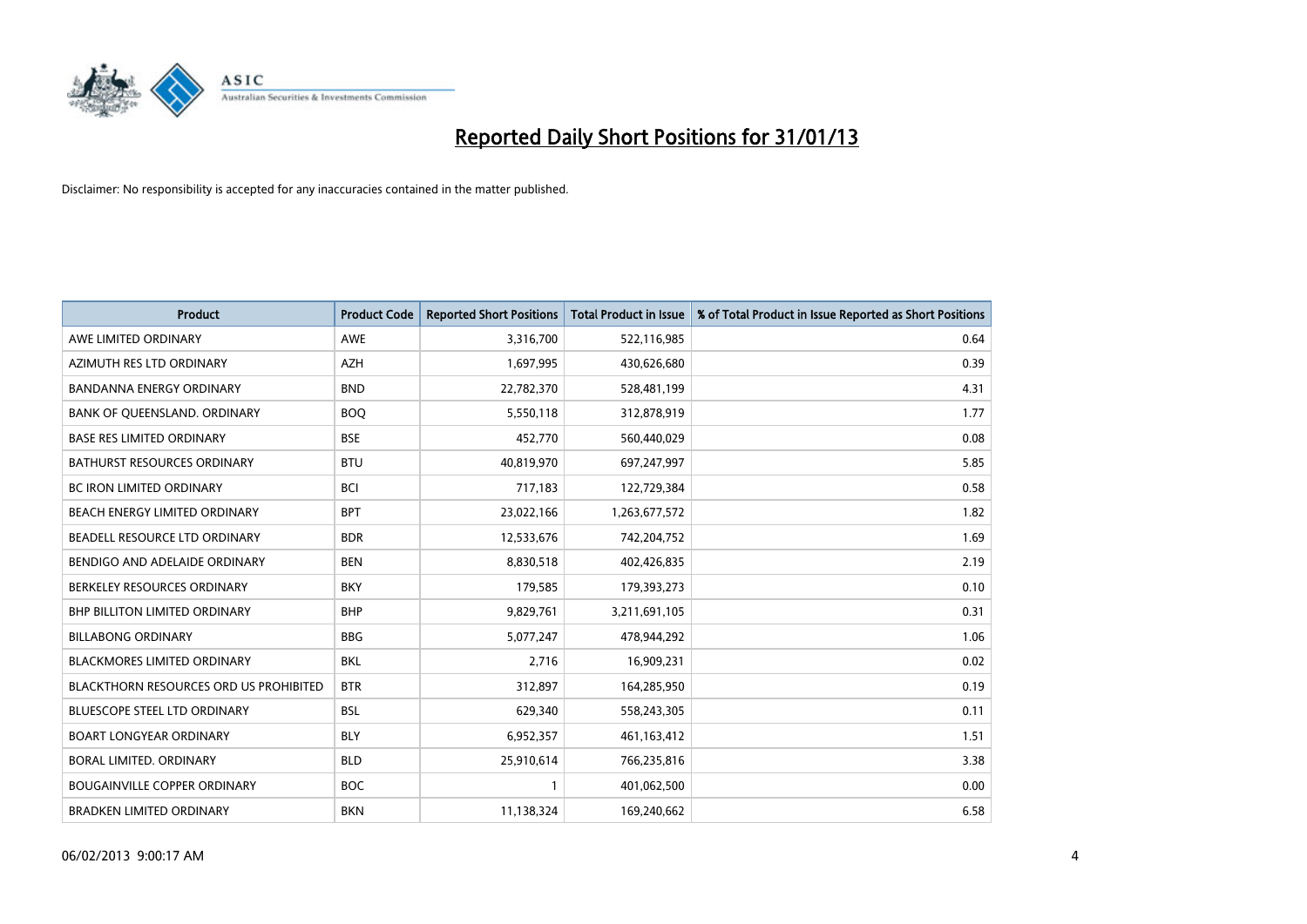

| <b>Product</b>                       | <b>Product Code</b> | <b>Reported Short Positions</b> | <b>Total Product in Issue</b> | % of Total Product in Issue Reported as Short Positions |
|--------------------------------------|---------------------|---------------------------------|-------------------------------|---------------------------------------------------------|
| <b>BRAMBLES LIMITED ORDINARY</b>     | <b>BXB</b>          | 2,266,880                       | 1,556,600,256                 | 0.15                                                    |
| BREVILLE GROUP LTD ORDINARY          | <b>BRG</b>          | 134,126                         | 130,095,322                   | 0.10                                                    |
| <b>BRICKWORKS LIMITED ORDINARY</b>   | <b>BKW</b>          | 40,963                          | 147,818,132                   | 0.03                                                    |
| BROCKMAN MINING LTD ORDINARY         | <b>BCK</b>          | 91,872                          | 7,414,338,229                 | 0.00                                                    |
| BT INVESTMENT MNGMNT ORDINARY        | <b>BTT</b>          | 36,015                          | 274,214,460                   | 0.01                                                    |
| <b>BUCCANEER ENERGY LTD ORDINARY</b> | <b>BCC</b>          | 1,000,000                       | 1,519,445,371                 | 0.07                                                    |
| <b>BURU ENERGY ORDINARY</b>          | <b>BRU</b>          | 14,010,258                      | 273,912,685                   | 5.11                                                    |
| <b>BWP TRUST ORDINARY UNITS</b>      | <b>BWP</b>          | 3,938,725                       | 533,645,790                   | 0.74                                                    |
| CABCHARGE AUSTRALIA ORDINARY         | CAB                 | 6,874,274                       | 120,430,683                   | 5.71                                                    |
| <b>CALIBRE GROUP LTD ORDINARY</b>    | <b>CGH</b>          | 513,535                         | 307,378,401                   | 0.17                                                    |
| CALTEX AUSTRALIA ORDINARY            | <b>CTX</b>          | 4,702,948                       | 270,000,000                   | 1.74                                                    |
| CAPE LAMBERT RES LTD ORDINARY        | <b>CFE</b>          | 607,330                         | 689,108,792                   | 0.09                                                    |
| CARABELLA RES LTD ORDINARY           | <b>CLR</b>          | 53,326                          | 152,361,547                   | 0.03                                                    |
| <b>CARBON ENERGY ORDINARY</b>        | <b>CNX</b>          | 48,071                          | 779,807,322                   | 0.01                                                    |
| <b>CARDNO LIMITED ORDINARY</b>       | <b>CDD</b>          | 5,908,556                       | 141,133,512                   | 4.19                                                    |
| <b>CARINDALE PROPERTY UNIT</b>       | <b>CDP</b>          | 101                             | 70,000,000                    | 0.00                                                    |
| CARNARVON PETROLEUM ORDINARY         | <b>CVN</b>          | 1,430,005                       | 937,257,700                   | 0.15                                                    |
| CARSALES.COM LTD ORDINARY            | <b>CRZ</b>          | 5,008,951                       | 235,768,495                   | 2.12                                                    |
| <b>CASH CONVERTERS ORDINARY</b>      | CCV                 | 40,000                          | 423,861,025                   | 0.01                                                    |
| CEDAR WOODS PROP. ORDINARY           | <b>CWP</b>          | 25,405                          | 73,047,793                    | 0.03                                                    |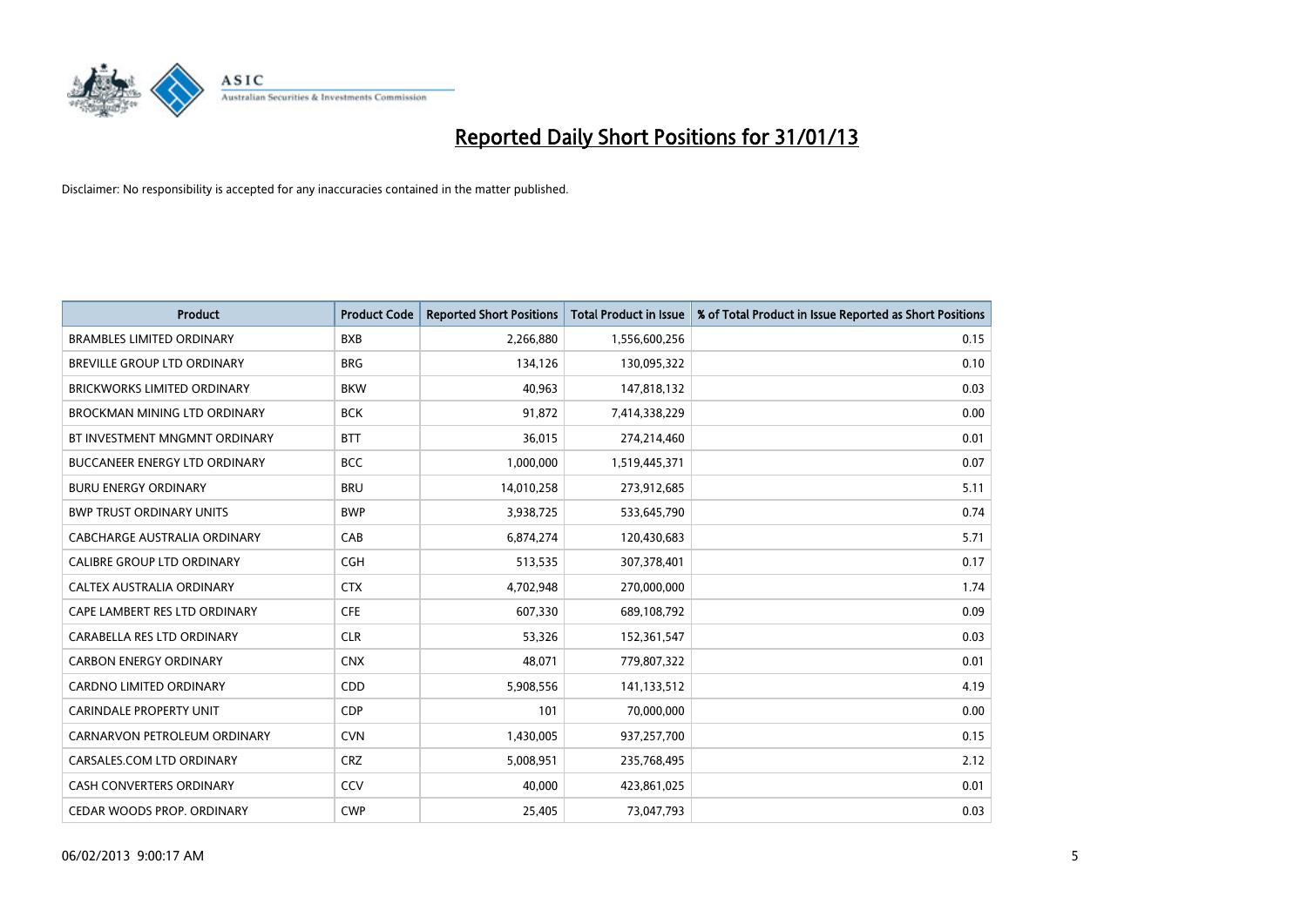

| <b>Product</b>                          | <b>Product Code</b> | <b>Reported Short Positions</b> | <b>Total Product in Issue</b> | % of Total Product in Issue Reported as Short Positions |
|-----------------------------------------|---------------------|---------------------------------|-------------------------------|---------------------------------------------------------|
| <b>CENTRAL PETROLEUM ORDINARY</b>       | <b>CTP</b>          | 676,268                         | 1,386,978,365                 | 0.05                                                    |
| CERAMIC FUEL CELLS ORDINARY             | <b>CFU</b>          | 390                             | 1,559,231,320                 | 0.00                                                    |
| CFS RETAIL TRUST GRP STAPLED SECURITIES | <b>CFX</b>          | 36,207,992                      | 2,828,495,659                 | 1.28                                                    |
| CHALLENGER DIV.PRO. STAPLED UNITS       | <b>CDI</b>          | 78,864                          | 214,101,013                   | 0.04                                                    |
| <b>CHALLENGER LIMITED ORDINARY</b>      | <b>CGF</b>          | 1,762,795                       | 537,083,442                   | 0.33                                                    |
| CHARTER HALL GROUP STAPLED US PROHIBIT. | <b>CHC</b>          | 346,320                         | 298,860,383                   | 0.12                                                    |
| <b>CHARTER HALL RETAIL UNITS</b>        | <b>COR</b>          | 787,857                         | 334,098,571                   | 0.24                                                    |
| <b>CHORUS LIMITED ORDINARY</b>          | <b>CNU</b>          | 1,045,961                       | 385,082,123                   | 0.27                                                    |
| CITIGOLD CORP LTD ORDINARY              | <b>CTO</b>          | 1,433,288                       | 1,352,907,765                 | 0.11                                                    |
| <b>CLOUGH LIMITED ORDINARY</b>          | <b>CLO</b>          | 173,081                         | 775,364,839                   | 0.02                                                    |
| <b>CNPR GRP UNITS/ORD STAPLED</b>       | <b>CNP</b>          | 2,537                           | 972,414,514                   | 0.00                                                    |
| <b>COAL OF AFRICA LTD ORDINARY</b>      | <b>CZA</b>          | 140,102                         | 850,434,550                   | 0.02                                                    |
| COALSPUR MINES LTD ORDINARY             | <b>CPL</b>          | 14,010,128                      | 634,123,901                   | 2.21                                                    |
| COCA-COLA AMATIL ORDINARY               | <b>CCL</b>          | 2,043,280                       | 762,133,414                   | 0.27                                                    |
| <b>COCHLEAR LIMITED ORDINARY</b>        | COH                 | 4,276,935                       | 57,026,689                    | 7.50                                                    |
| COCKATOO COAL ORDINARY                  | <b>COK</b>          | 14,107,898                      | 1,016,746,908                 | 1.39                                                    |
| CODAN LIMITED ORDINARY                  | <b>CDA</b>          | 459,940                         | 176,862,573                   | 0.26                                                    |
| <b>COFFEY INTERNATIONAL ORDINARY</b>    | <b>COF</b>          | 647                             | 255,833,165                   | 0.00                                                    |
| <b>COLLINS FOODS LTD ORDINARY</b>       | <b>CKF</b>          | 492,918                         | 93,000,003                    | 0.53                                                    |
| COMMONWEALTH BANK, ORDINARY             | <b>CBA</b>          | 12,783,653                      | 1,609,180,841                 | 0.79                                                    |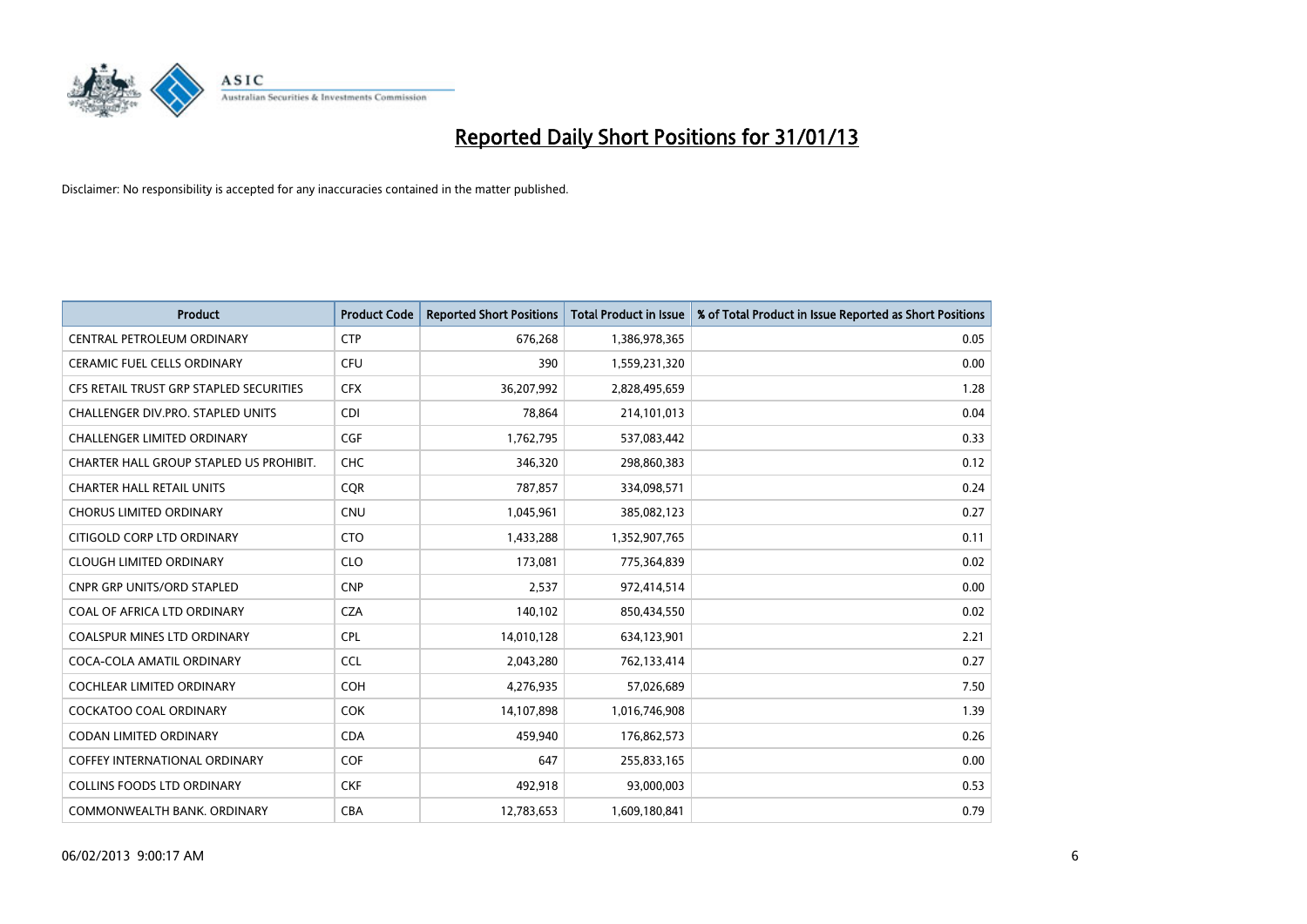

| <b>Product</b>                          | <b>Product Code</b> | <b>Reported Short Positions</b> | <b>Total Product in Issue</b> | % of Total Product in Issue Reported as Short Positions |
|-----------------------------------------|---------------------|---------------------------------|-------------------------------|---------------------------------------------------------|
| <b>COMMONWEALTH PROP ORDINARY UNITS</b> | <b>CPA</b>          | 18,089,536                      | 2,347,003,413                 | 0.77                                                    |
| <b>COMPASS RESOURCES ORDINARY</b>       | <b>CMR</b>          | 7,472                           | 1,403,744,100                 | 0.00                                                    |
| <b>COMPUTERSHARE LTD ORDINARY</b>       | <b>CPU</b>          | 11,687,708                      | 555,664,059                   | 2.10                                                    |
| CONTINENTAL COAL LTD ORDINARY           | CCC                 | 983                             | 473,061,772                   | 0.00                                                    |
| <b>COOPER ENERGY LTD ORDINARY</b>       | COE                 | 176,726                         | 329,034,654                   | 0.05                                                    |
| <b>CORP TRAVEL LIMITED ORDINARY</b>     | <b>CTD</b>          | 134,863                         | 74,971,020                    | 0.18                                                    |
| <b>CREDIT CORP GROUP ORDINARY</b>       | <b>CCP</b>          | 25.894                          | 45,932,899                    | 0.06                                                    |
| <b>CROMWELL PROP STAPLED SECURITIES</b> | <b>CMW</b>          | 218,192                         | 1,407,704,638                 | 0.02                                                    |
| <b>CROWN LIMITED ORDINARY</b>           | <b>CWN</b>          | 4,304,365                       | 728,394,185                   | 0.59                                                    |
| <b>CSG LIMITED ORDINARY</b>             | CSV                 | 458,326                         | 278,394,845                   | 0.16                                                    |
| <b>CSL LIMITED ORDINARY</b>             | <b>CSL</b>          | 1,922,311                       | 498,197,568                   | 0.39                                                    |
| <b>CSR LIMITED ORDINARY</b>             | <b>CSR</b>          | 42,702,072                      | 506,000,315                   | 8.44                                                    |
| <b>CUDECO LIMITED ORDINARY</b>          | CDU                 | 2,935,894                       | 188,943,961                   | 1.55                                                    |
| DART ENERGY LTD ORDINARY                | <b>DTE</b>          | 15,745,021                      | 878,668,388                   | 1.79                                                    |
| DAVID JONES LIMITED ORDINARY            | <b>DIS</b>          | 62,506,297                      | 531,788,775                   | 11.75                                                   |
| DECMIL GROUP LIMITED ORDINARY           | <b>DCG</b>          | 618,597                         | 168,203,219                   | 0.37                                                    |
| DEEP YELLOW LIMITED ORDINARY            | <b>DYL</b>          | 227,258                         | 1,553,507,294                 | 0.01                                                    |
| DEXUS PROPERTY GROUP STAPLED UNITS      | <b>DXS</b>          | 16,119,698                      | 4,839,024,176                 | 0.33                                                    |
| DISCOVERY METALS LTD ORDINARY           | <b>DML</b>          | 2,057,288                       | 486,986,451                   | 0.42                                                    |
| DOMINO PIZZA ENTERPR ORDINARY           | <b>DMP</b>          | 25.592                          | 70,192,674                    | 0.04                                                    |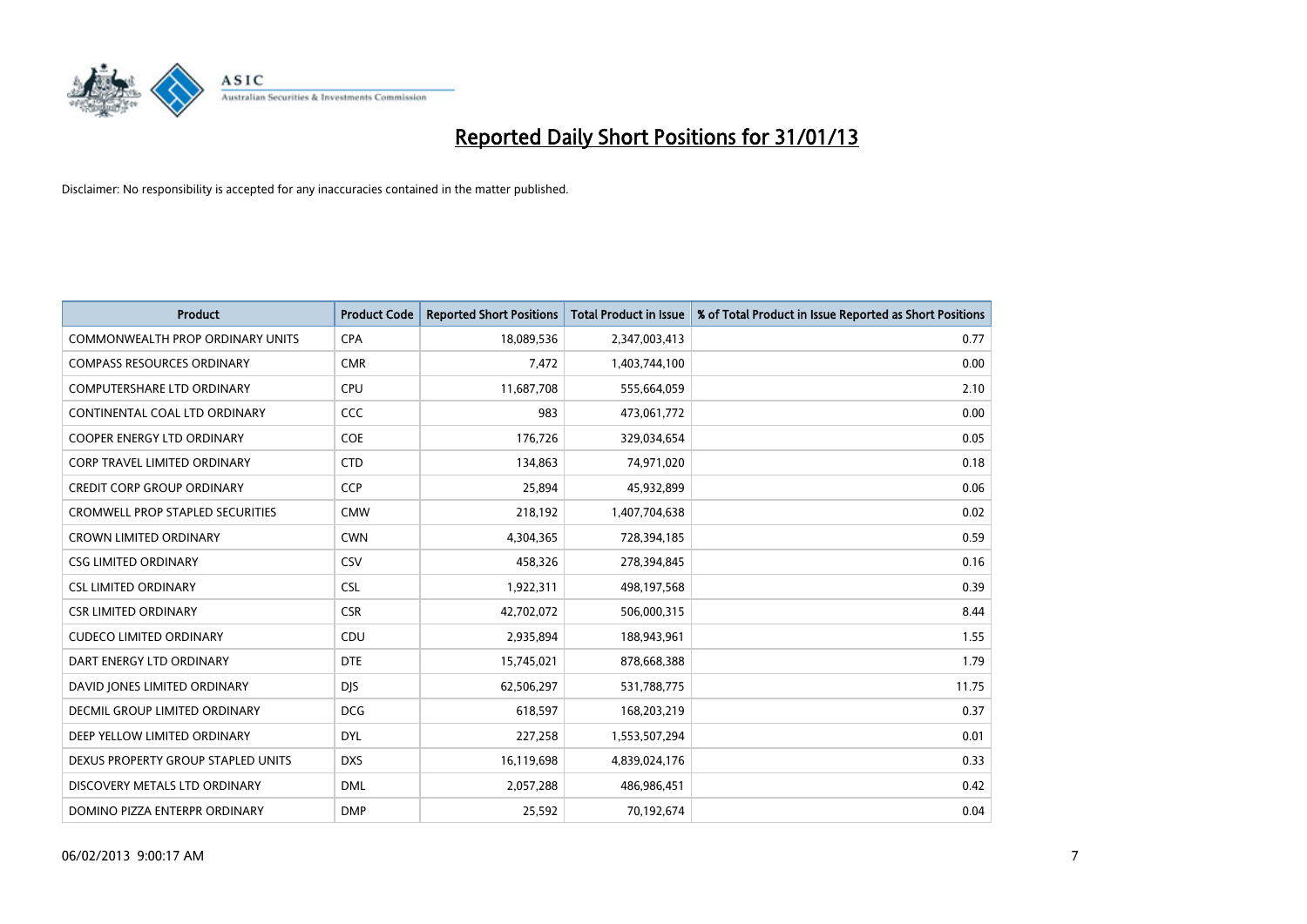

| <b>Product</b>                         | <b>Product Code</b> | <b>Reported Short Positions</b> | <b>Total Product in Issue</b> | % of Total Product in Issue Reported as Short Positions |
|----------------------------------------|---------------------|---------------------------------|-------------------------------|---------------------------------------------------------|
| DORAY MINERALS LTD ORDINARY            | <b>DRM</b>          | 175,856                         | 139,200,101                   | 0.13                                                    |
| DOWNER EDI LIMITED ORDINARY            | <b>DOW</b>          | 5,114,490                       | 429,100,296                   | 1.19                                                    |
| DRILLSEARCH ENERGY ORDINARY            | <b>DLS</b>          | 1,275,457                       | 427,353,371                   | 0.30                                                    |
| DUET GROUP STAPLED US PROHIBIT.        | <b>DUE</b>          | 6,942,761                       | 1,158,216,750                 | 0.60                                                    |
| DULUXGROUP LIMITED ORDINARY            | <b>DLX</b>          | 8,546,735                       | 374,507,181                   | 2.28                                                    |
| DWS LTD ORDINARY                       | <b>DWS</b>          | 398,238                         | 132,362,763                   | 0.30                                                    |
| ECHO ENTERTAINMENT ORDINARY            | <b>EGP</b>          | 9,787,075                       | 825,672,730                   | 1.19                                                    |
| ELDERS LIMITED ORDINARY                | <b>ELD</b>          | 19,007,249                      | 448,598,480                   | 4.24                                                    |
| ELEMENTAL MINERALS ORDINARY            | <b>ELM</b>          | 37,696                          | 288,587,228                   | 0.01                                                    |
| ELEMENTOS LIMITED ORDINARY             | <b>ELT</b>          | 16                              | 148,352,638                   | 0.00                                                    |
| <b>EMECO HOLDINGS ORDINARY</b>         | <b>EHL</b>          | 7,869,734                       | 599,675,707                   | 1.31                                                    |
| <b>ENDEAVOUR MIN CORP CDI 1:1</b>      | <b>EVR</b>          | 178,119                         | 128,051,824                   | 0.14                                                    |
| ENERGY RESOURCES ORDINARY 'A'          | <b>ERA</b>          | 6,888,727                       | 517,725,062                   | 1.33                                                    |
| <b>ENERGY WORLD CORPOR, ORDINARY</b>   | <b>EWC</b>          | 16,496,084                      | 1,734,166,672                 | 0.95                                                    |
| <b>ENVESTRA LIMITED ORDINARY</b>       | <b>ENV</b>          | 7,651,291                       | 1,603,333,497                 | 0.48                                                    |
| EQUATORIAL RES LTD ORDINARY            | EQX                 | 121,985                         | 117,235,353                   | 0.10                                                    |
| EVOLUTION MINING LTD ORDINARY          | <b>EVN</b>          | 4,781,419                       | 708,092,989                   | 0.68                                                    |
| FAIRFAX MEDIA LTD ORDINARY             | <b>FXJ</b>          | 369,678,617                     | 2,351,955,725                 | 15.72                                                   |
| <b>FAR LTD ORDINARY</b>                | <b>FAR</b>          | 21,000,000                      | 2,499,846,742                 | 0.84                                                    |
| FEDERATION CNTRES ORD/UNIT STAPLED SEC | <b>FDC</b>          | 9,026,791                       | 1,427,391,696                 | 0.63                                                    |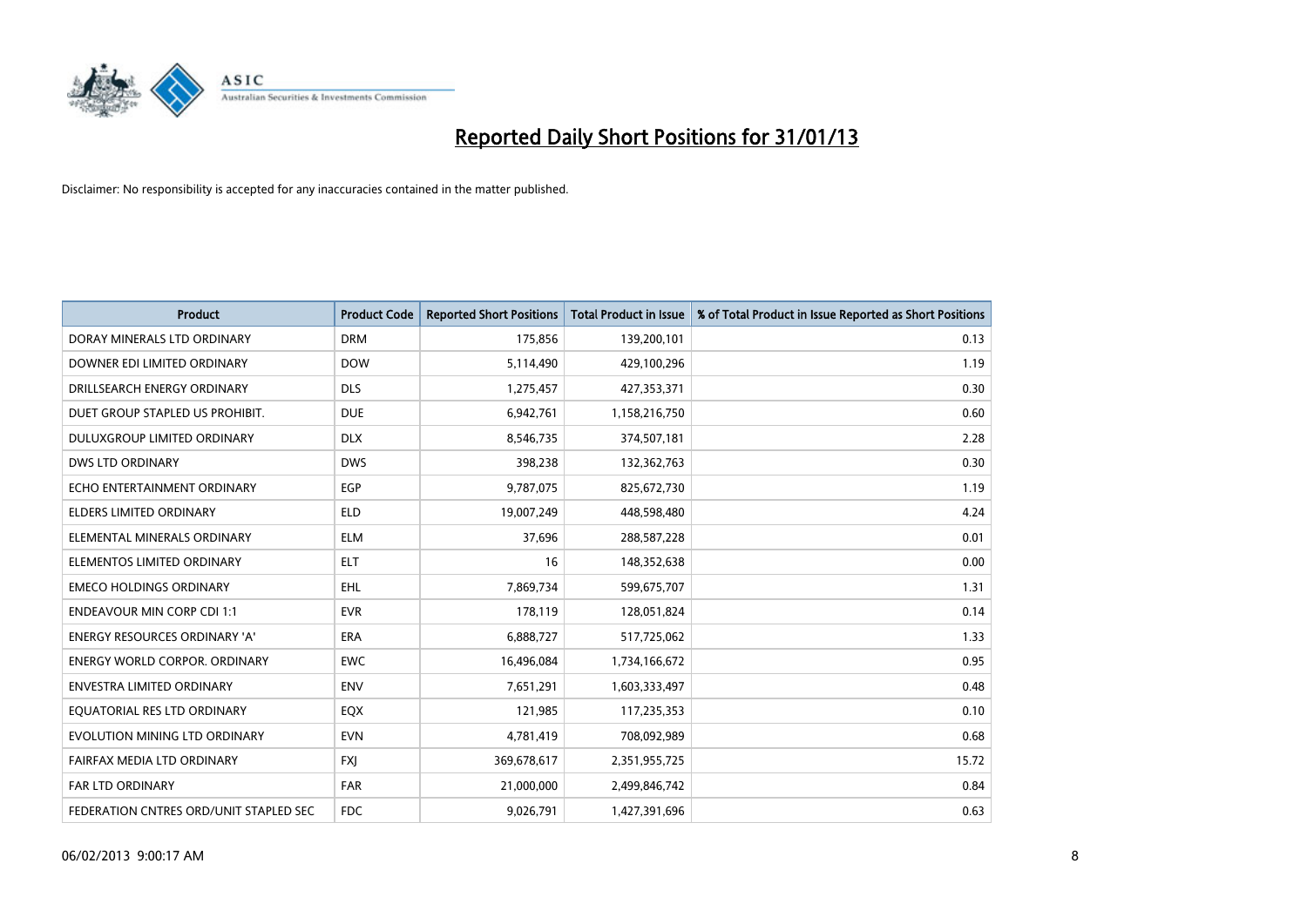

| <b>Product</b>                            | <b>Product Code</b> | <b>Reported Short Positions</b> | <b>Total Product in Issue</b> | % of Total Product in Issue Reported as Short Positions |
|-------------------------------------------|---------------------|---------------------------------|-------------------------------|---------------------------------------------------------|
| FISHER & PAYKEL H. ORDINARY               | <b>FPH</b>          | 207,663                         | 542,612,236                   | 0.04                                                    |
| FKP PROPERTY GROUP STAPLED SECURITIES     | <b>FKP</b>          | 5,641,186                       | 321,578,705                   | 1.75                                                    |
| FLEETWOOD CORP ORDINARY                   | <b>FWD</b>          | 2,862,504                       | 60,033,258                    | 4.77                                                    |
| FLETCHER BUILDING ORDINARY                | <b>FBU</b>          | 4,769,729                       | 684,793,538                   | 0.70                                                    |
| <b>FLEXIGROUP LIMITED ORDINARY</b>        | <b>FXL</b>          | 551,022                         | 287,469,669                   | 0.19                                                    |
| <b>FLIGHT CENTRE ORDINARY</b>             | <b>FLT</b>          | 12,283,820                      | 100,165,616                   | 12.26                                                   |
| <b>FLINDERS MINES LTD ORDINARY</b>        | <b>FMS</b>          | 2,052,181                       | 1,821,300,404                 | 0.11                                                    |
| FOCUS MINERALS LTD ORDINARY               | <b>FML</b>          | 2,966,516                       | 8,822,771,352                 | 0.03                                                    |
| FONTERRA SHARE FUND ORDINARY UNITS        | FSF                 | 23,312                          | 95,592,485                    | 0.02                                                    |
| <b>FORGE GROUP LIMITED ORDINARY</b>       | FGE                 | 102,646                         | 86,169,014                    | 0.12                                                    |
| FORTESCUE METALS GRP ORDINARY             | <b>FMG</b>          | 174,942,034                     | 3,113,798,659                 | 5.62                                                    |
| <b>G.U.D. HOLDINGS ORDINARY</b>           | GUD                 | 3,029,885                       | 71,341,319                    | 4.25                                                    |
| <b>G8 EDUCATION LIMITED ORDINARY</b>      | <b>GEM</b>          | 709,728                         | 246,802,417                   | 0.29                                                    |
| <b>GALAXY RESOURCES ORDINARY</b>          | <b>GXY</b>          | 3,557,157                       | 560,357,421                   | 0.63                                                    |
| <b>GENETIC TECHNOLOGIES ORDINARY</b>      | <b>GTG</b>          | 634,950                         | 475,471,819                   | 0.13                                                    |
| <b>GEODYNAMICS LIMITED ORDINARY</b>       | GDY                 | 850                             | 406,452,608                   | 0.00                                                    |
| <b>GINDALBIE METALS LTD ORDINARY</b>      | <b>GBG</b>          | 34,133,092                      | 1,404,350,200                 | 2.43                                                    |
| <b>GOODMAN FIELDER. ORDINARY</b>          | <b>GFF</b>          | 23,186,377                      | 1,955,559,207                 | 1.19                                                    |
| <b>GOODMAN GROUP STAPLED US PROHIBIT.</b> | <b>GMG</b>          | 782,807                         | 1,713,233,947                 | 0.05                                                    |
| <b>GPT GROUP STAPLED SEC.</b>             | <b>GPT</b>          | 7,830,489                       | 1,766,785,075                 | 0.44                                                    |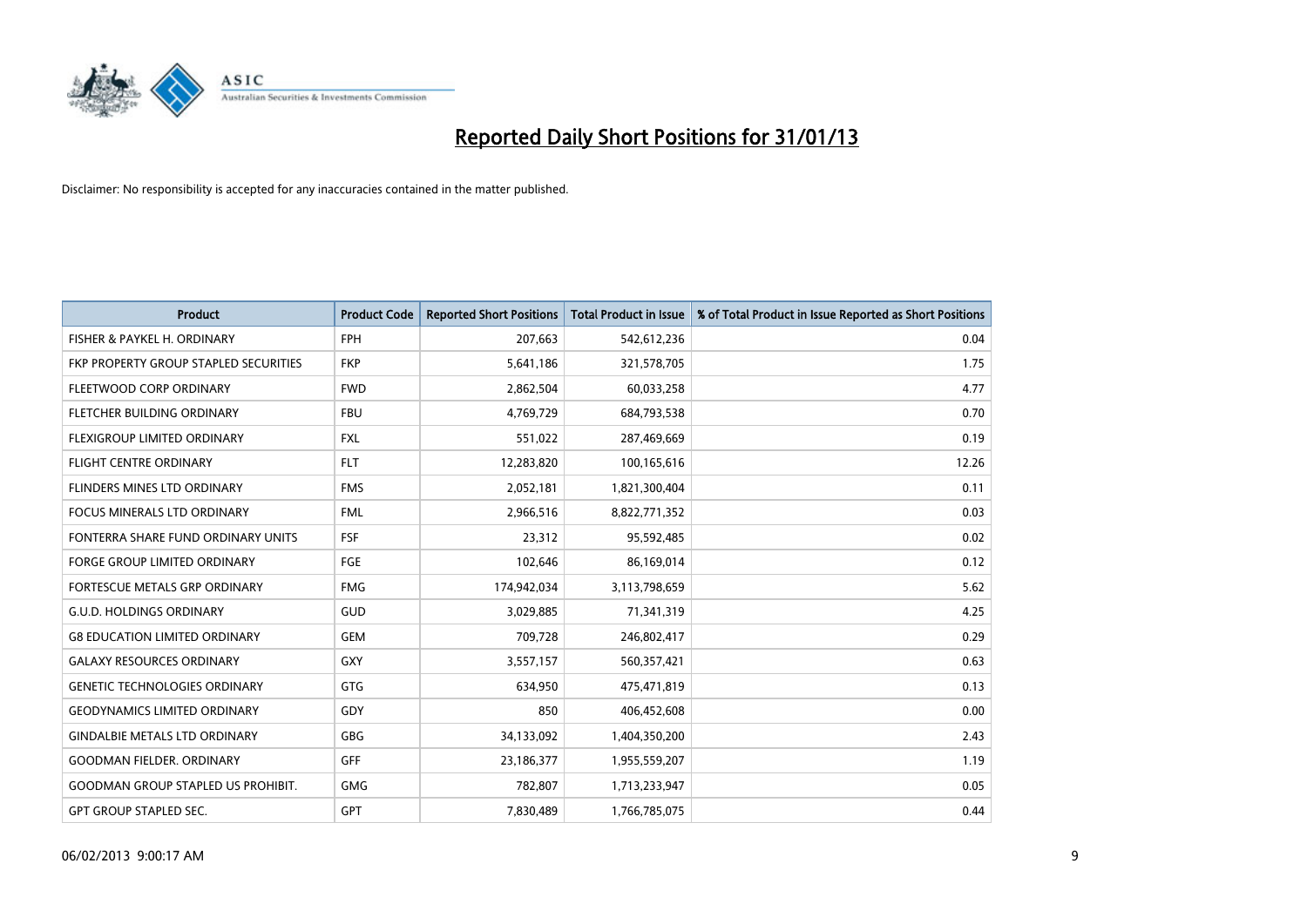

| <b>Product</b>                            | <b>Product Code</b> | <b>Reported Short Positions</b> | <b>Total Product in Issue</b> | % of Total Product in Issue Reported as Short Positions |
|-------------------------------------------|---------------------|---------------------------------|-------------------------------|---------------------------------------------------------|
| <b>GRAINCORP LIMITED A CLASS ORDINARY</b> | <b>GNC</b>          | 1,072,236                       | 228,855,628                   | 0.47                                                    |
| <b>GRANGE RESOURCES. ORDINARY</b>         | <b>GRR</b>          | 1,249,178                       | 1,156,181,782                 | 0.11                                                    |
| <b>GREENLAND MIN EN LTD ORDINARY</b>      | GGG                 | 4,405,169                       | 567,937,409                   | 0.78                                                    |
| <b>GRYPHON MINERALS LTD ORDINARY</b>      | GRY                 | 19,718,891                      | 400,464,983                   | 4.92                                                    |
| <b>GUILDFORD COAL LTD ORDINARY</b>        | <b>GUF</b>          | 946,801                         | 521,046,899                   | 0.18                                                    |
| <b>GUIARAT NRE COAL LTD ORDINARY</b>      | <b>GNM</b>          | 587,657                         | 1,376,138,678                 | 0.04                                                    |
| <b>GUNNS LIMITED ORDINARY</b>             | <b>GNS</b>          | 51,772,667                      | 848,401,559                   | 6.10                                                    |
| <b>GWA GROUP LTD ORDINARY</b>             | <b>GWA</b>          | 6,841,147                       | 304,706,899                   | 2.25                                                    |
| <b>HARVEY NORMAN ORDINARY</b>             | <b>HVN</b>          | 115,983,942                     | 1,062,316,784                 | 10.92                                                   |
| HASTIE GROUP LIMITED ORDINARY             | <b>HST</b>          | 233,914                         | 137,353,504                   | 0.17                                                    |
| <b>HENDERSON GROUP CDI 1:1</b>            | <b>HGG</b>          | 2,159,567                       | 717,648,677                   | 0.30                                                    |
| HFA HOLDINGS LIMITED ORDINARY             | <b>HFA</b>          | 3,809                           | 117,332,831                   | 0.00                                                    |
| HILLGROVE RES LTD ORDINARY                | <b>HGO</b>          | 2,009,546                       | 1,022,760,221                 | 0.20                                                    |
| HILLS HOLDINGS LTD ORDINARY               | <b>HIL</b>          | 2,756,435                       | 246,500,444                   | 1.12                                                    |
| HORIZON OIL LIMITED ORDINARY              | <b>HZN</b>          | 33,728,231                      | 1,130,811,515                 | 2.98                                                    |
| <b>ICON ENERGY LIMITED ORDINARY</b>       | <b>ICN</b>          | 1,724,608                       | 533,391,210                   | 0.32                                                    |
| <b>IINET LIMITED ORDINARY</b>             | <b>IIN</b>          | 100,850                         | 161,238,847                   | 0.06                                                    |
| ILUKA RESOURCES ORDINARY                  | ILU                 | 67,996,125                      | 418,700,517                   | 16.24                                                   |
| <b>IMDEX LIMITED ORDINARY</b>             | <b>IMD</b>          | 1,025,323                       | 210,473,188                   | 0.49                                                    |
| IMF (AUSTRALIA) LTD ORDINARY              | <b>IMF</b>          | 377,704                         | 123,828,193                   | 0.31                                                    |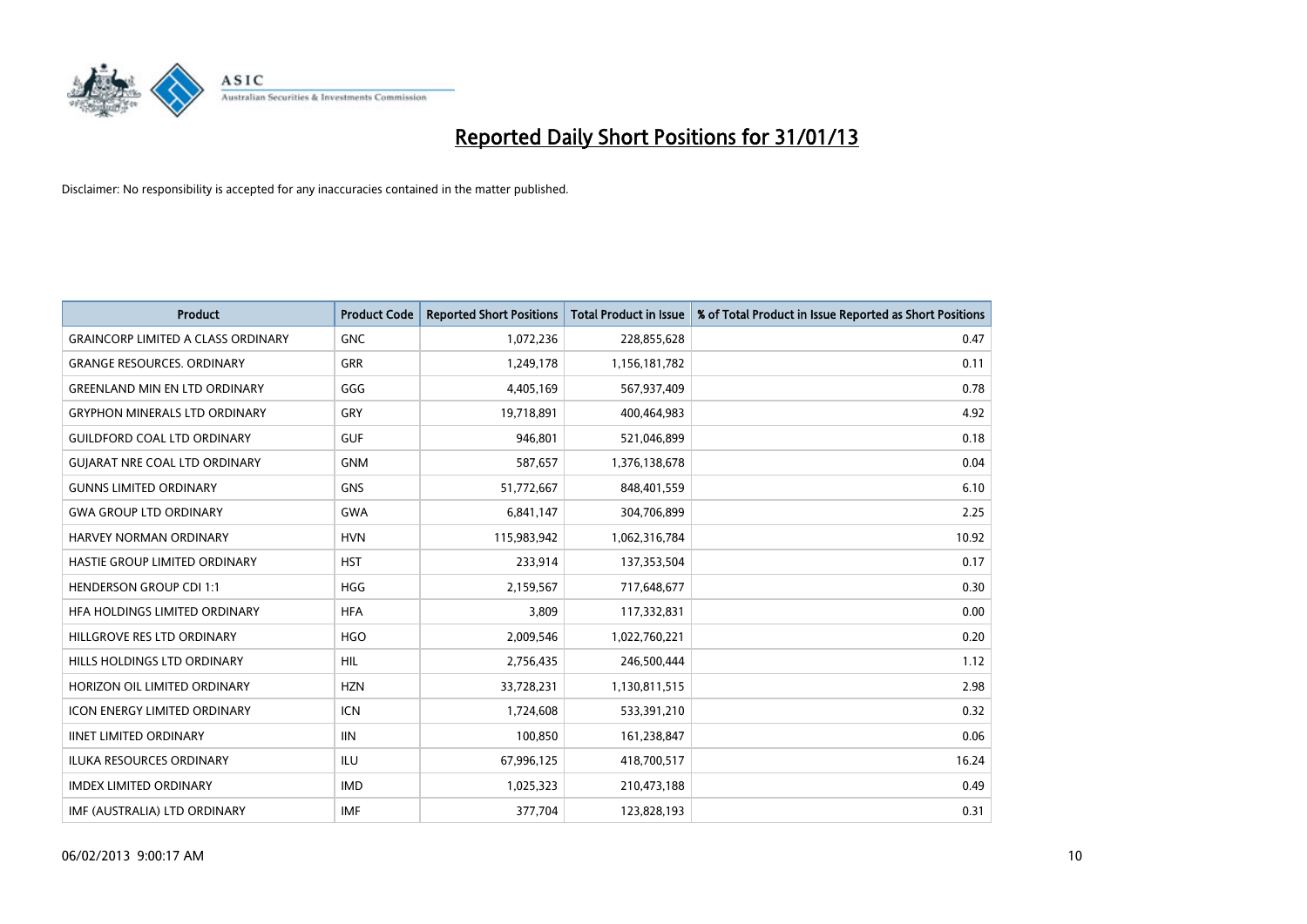

| <b>Product</b>                                | <b>Product Code</b> | <b>Reported Short Positions</b> | <b>Total Product in Issue</b> | % of Total Product in Issue Reported as Short Positions |
|-----------------------------------------------|---------------------|---------------------------------|-------------------------------|---------------------------------------------------------|
| <b>INCITEC PIVOT ORDINARY</b>                 | IPL                 | 4,838,628                       | 1,628,730,107                 | 0.30                                                    |
| <b>INDEPENDENCE GROUP ORDINARY</b>            | <b>IGO</b>          | 3,917,700                       | 232,882,535                   | 1.68                                                    |
| <b>INDOPHIL RESOURCES ORDINARY</b>            | <b>IRN</b>          | 1,086,286                       | 1,203,146,194                 | 0.09                                                    |
| INFIGEN ENERGY STAPLED SECURITIES             | <b>IFN</b>          | 3,324,630                       | 762,265,972                   | 0.44                                                    |
| <b>INSURANCE AUSTRALIA ORDINARY</b>           | IAG                 | 5,019,439                       | 2,079,034,021                 | 0.24                                                    |
| <b>INTEGRATED RESEARCH ORDINARY</b>           | IRI                 | 120,696                         | 168,359,453                   | 0.07                                                    |
| <b>INTREPID MINES ORDINARY</b>                | <b>IAU</b>          | 10,431,749                      | 555,519,374                   | 1.88                                                    |
| <b>INVESTA OFFICE FUND STAPLED SECURITIES</b> | <b>IOF</b>          | 2,781,018                       | 614,047,458                   | 0.45                                                    |
| <b>INVOCARE LIMITED ORDINARY</b>              | <b>IVC</b>          | 3,087,683                       | 110,030,298                   | 2.81                                                    |
| <b>ION LIMITED ORDINARY</b>                   | <b>ION</b>          | 164,453                         | 256,365,105                   | 0.06                                                    |
| <b>IOOF HOLDINGS LTD ORDINARY</b>             | <b>IFL</b>          | 1,294,651                       | 232,091,225                   | 0.56                                                    |
| <b>IRESS LIMITED ORDINARY</b>                 | <b>IRE</b>          | 1,679,911                       | 128,620,231                   | 1.31                                                    |
| <b>IRON ORE HOLDINGS ORDINARY</b>             | <b>IOH</b>          | 39,352                          | 161,174,005                   | 0.02                                                    |
| ISHARES MSCI EM MKTS CDI 1:1                  | <b>IEM</b>          | 8.411                           | 425,700,000                   | 0.00                                                    |
| <b>ISHARES S&amp;P EU 350 CDI 1:1</b>         | <b>IEU</b>          | 970                             | 50,800,000                    | 0.00                                                    |
| <b>IVANHOE AUSTRALIA ORDINARY</b>             | <b>IVA</b>          | 2,109,853                       | 714,991,227                   | 0.30                                                    |
| JAMES HARDIE INDUST CHESS DEPOSITARY INT      | <b>IHX</b>          | 8,779,781                       | 440,917,727                   | 1.99                                                    |
| <b>JB HI-FI LIMITED ORDINARY</b>              | <b>IBH</b>          | 17,880,705                      | 98,850,643                    | 18.09                                                   |
| <b>IUMBO INTERACTIVE ORDINARY</b>             | <b>IIN</b>          | 1,000                           | 43,102,560                    | 0.00                                                    |
| <b>IUPITER MINES ORDINARY</b>                 | <b>IMS</b>          | 1,672                           | 2,281,835,383                 | 0.00                                                    |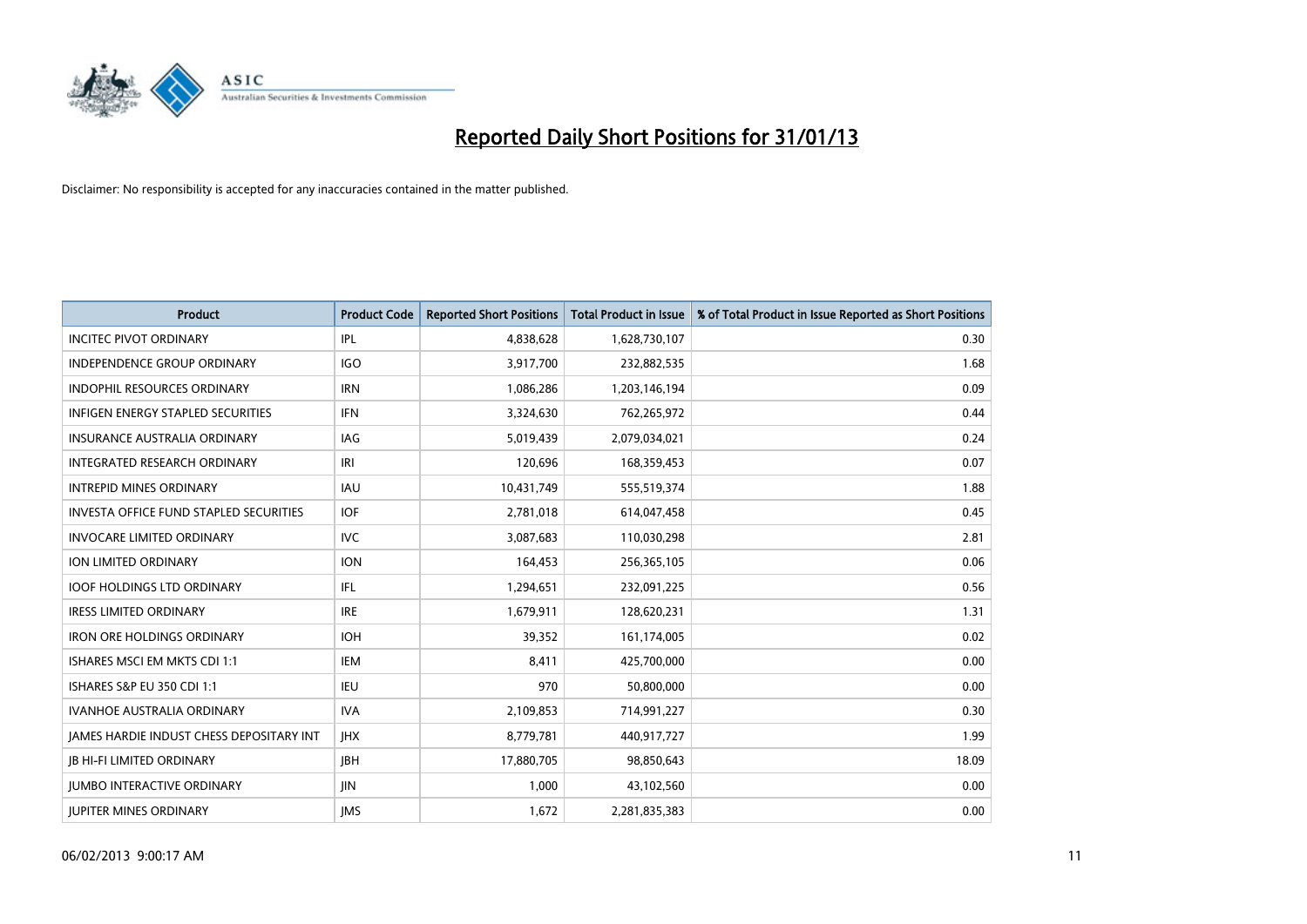

| <b>Product</b>                        | <b>Product Code</b> | <b>Reported Short Positions</b> | <b>Total Product in Issue</b> | % of Total Product in Issue Reported as Short Positions |
|---------------------------------------|---------------------|---------------------------------|-------------------------------|---------------------------------------------------------|
| <b>KAGARA LTD ORDINARY</b>            | <b>KZL</b>          | 3,034,733                       | 798,953,117                   | 0.38                                                    |
| KANGAROO RES LTD ORDINARY             | <b>KRL</b>          | 191,687                         | 3,434,430,012                 | 0.01                                                    |
| KAROON GAS AUSTRALIA ORDINARY         | <b>KAR</b>          | 133,010                         | 221,420,769                   | 0.06                                                    |
| KATHMANDU HOLD LTD ORDINARY           | <b>KMD</b>          | 588,972                         | 200,215,894                   | 0.29                                                    |
| <b>KBL MINING LIMITED ORDINARY</b>    | <b>KBL</b>          | 1,820                           | 293,535,629                   | 0.00                                                    |
| <b>KENTOR GOLD LIMITED ORDINARY</b>   | KGL                 | 275                             | 140,040,563                   | 0.00                                                    |
| KINGSGATE CONSOLID. ORDINARY          | <b>KCN</b>          | 10,769,016                      | 151,828,173                   | 7.09                                                    |
| KINGSROSE MINING LTD ORDINARY         | <b>KRM</b>          | 148,030                         | 291,959,871                   | 0.05                                                    |
| LEIGHTON HOLDINGS ORDINARY            | LEI                 | 8,751,414                       | 337, 164, 188                 | 2.60                                                    |
| LEND LEASE GROUP UNIT/ORD STAPLED     | LLC                 | 4,687,866                       | 574,351,883                   | 0.82                                                    |
| LINC ENERGY LTD ORDINARY              | <b>LNC</b>          | 17,095,283                      | 517,770,424                   | 3.30                                                    |
| LIQUEFIED NATURAL ORDINARY            | <b>LNG</b>          | 272,800                         | 267,699,015                   | 0.10                                                    |
| LYCOPODIUM LIMITED ORDINARY           | LYL                 | 5,603                           | 38,755,103                    | 0.01                                                    |
| LYNAS CORPORATION ORDINARY            | <b>LYC</b>          | 165,260,177                     | 1,960,801,292                 | 8.43                                                    |
| <b>M2 TELECOMMUNICATION ORDINARY</b>  | <b>MTU</b>          | 6,651,087                       | 157,996,251                   | 4.21                                                    |
| MACA LIMITED ORDINARY                 | <b>MLD</b>          | 1,050,981                       | 150,000,000                   | 0.70                                                    |
| MACMAHON HOLDINGS ORDINARY            | <b>MAH</b>          | 18,742,233                      | 1,261,699,966                 | 1.49                                                    |
| MACQ ATLAS ROADS GRP ORDINARY STAPLED | <b>MOA</b>          | 3,254,810                       | 478,531,436                   | 0.68                                                    |
| MACQUARIE GROUP LTD ORDINARY          | <b>MOG</b>          | 5,425,492                       | 339,178,329                   | 1.60                                                    |
| MATRIX C & E LTD ORDINARY             | <b>MCE</b>          | 3,796,480                       | 94,555,428                    | 4.02                                                    |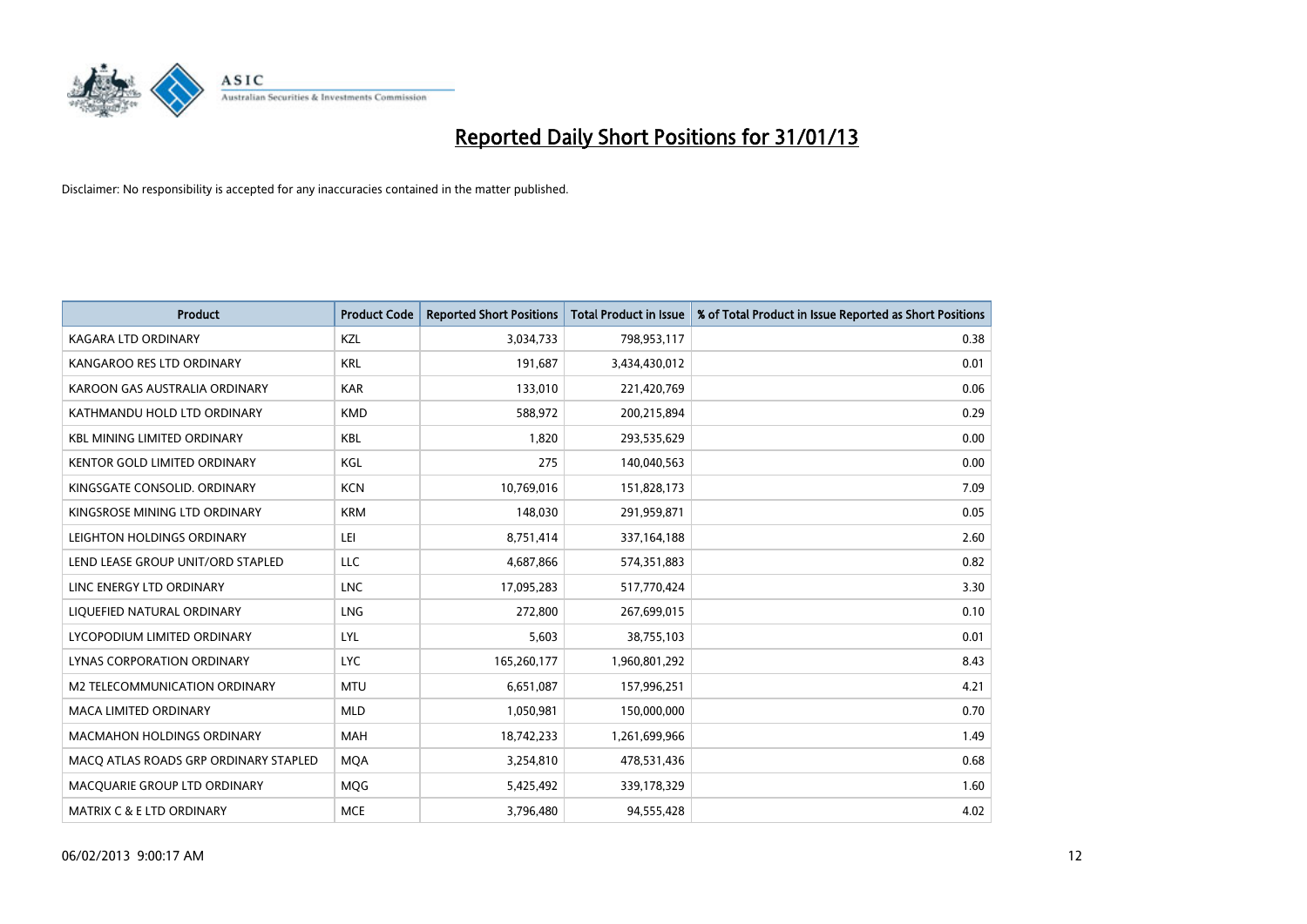

| <b>Product</b>                    | <b>Product Code</b> | <b>Reported Short Positions</b> | <b>Total Product in Issue</b> | % of Total Product in Issue Reported as Short Positions |
|-----------------------------------|---------------------|---------------------------------|-------------------------------|---------------------------------------------------------|
| <b>MAVERICK DRILLING ORDINARY</b> | <b>MAD</b>          | 10,396,970                      | 452,726,751                   | 2.30                                                    |
| MAYNE PHARMA LTD ORDINARY         | <b>MYX</b>          | 546,300                         | 545,527,413                   | 0.10                                                    |
| MCMILLAN SHAKESPEARE ORDINARY     | <b>MMS</b>          | 599,398                         | 74,523,965                    | 0.80                                                    |
| MEDUSA MINING LTD ORDINARY        | <b>MML</b>          | 2,610,658                       | 188,903,911                   | 1.38                                                    |
| MELBOURNE IT LIMITED ORDINARY     | <b>MLB</b>          | 550,606                         | 82,451,363                    | 0.67                                                    |
| MEO AUSTRALIA LTD ORDINARY        | <b>MEO</b>          | 469,201                         | 627,264,587                   | 0.07                                                    |
| <b>MERMAID MARINE ORDINARY</b>    | <b>MRM</b>          | 733,136                         | 223,832,900                   | 0.33                                                    |
| MESOBLAST LIMITED ORDINARY        | <b>MSB</b>          | 15,911,860                      | 287,132,832                   | 5.54                                                    |
| METALS X LIMITED ORDINARY         | <b>MLX</b>          | 102,764                         | 1,651,766,110                 | 0.01                                                    |
| METCASH LIMITED ORDINARY          | <b>MTS</b>          | 106,764,061                     | 880,704,786                   | 12.12                                                   |
| METMINCO LIMITED ORDINARY         | <b>MNC</b>          | 54,825                          | 1,749,543,023                 | 0.00                                                    |
| MICLYN EXP OFFSHR ORDINARY        | <b>MIO</b>          | 95,188                          | 278,639,188                   | 0.03                                                    |
| MILTON CORPORATION ORDINARY       | <b>MLT</b>          | 12,800                          | 121,625,655                   | 0.01                                                    |
| MINCOR RESOURCES NL ORDINARY      | <b>MCR</b>          | 2,260,137                       | 188,208,274                   | 1.20                                                    |
| MINERAL DEPOSITS ORDINARY         | <b>MDL</b>          | 457,818                         | 83,538,786                    | 0.55                                                    |
| MINERAL RESOURCES. ORDINARY       | <b>MIN</b>          | 3,544,619                       | 185,724,169                   | 1.91                                                    |
| MIRABELA NICKEL LTD ORDINARY      | <b>MBN</b>          | 7,146,575                       | 876,765,094                   | 0.82                                                    |
| MIRVAC GROUP STAPLED SECURITIES   | <b>MGR</b>          | 5,990,721                       | 3,425,587,451                 | 0.17                                                    |
| <b>MOLOPO ENERGY LTD ORDINARY</b> | <b>MPO</b>          | 673,572                         | 246,121,586                   | 0.27                                                    |
| MONADELPHOUS GROUP ORDINARY       | <b>MND</b>          | 7,203,149                       | 90,663,543                    | 7.94                                                    |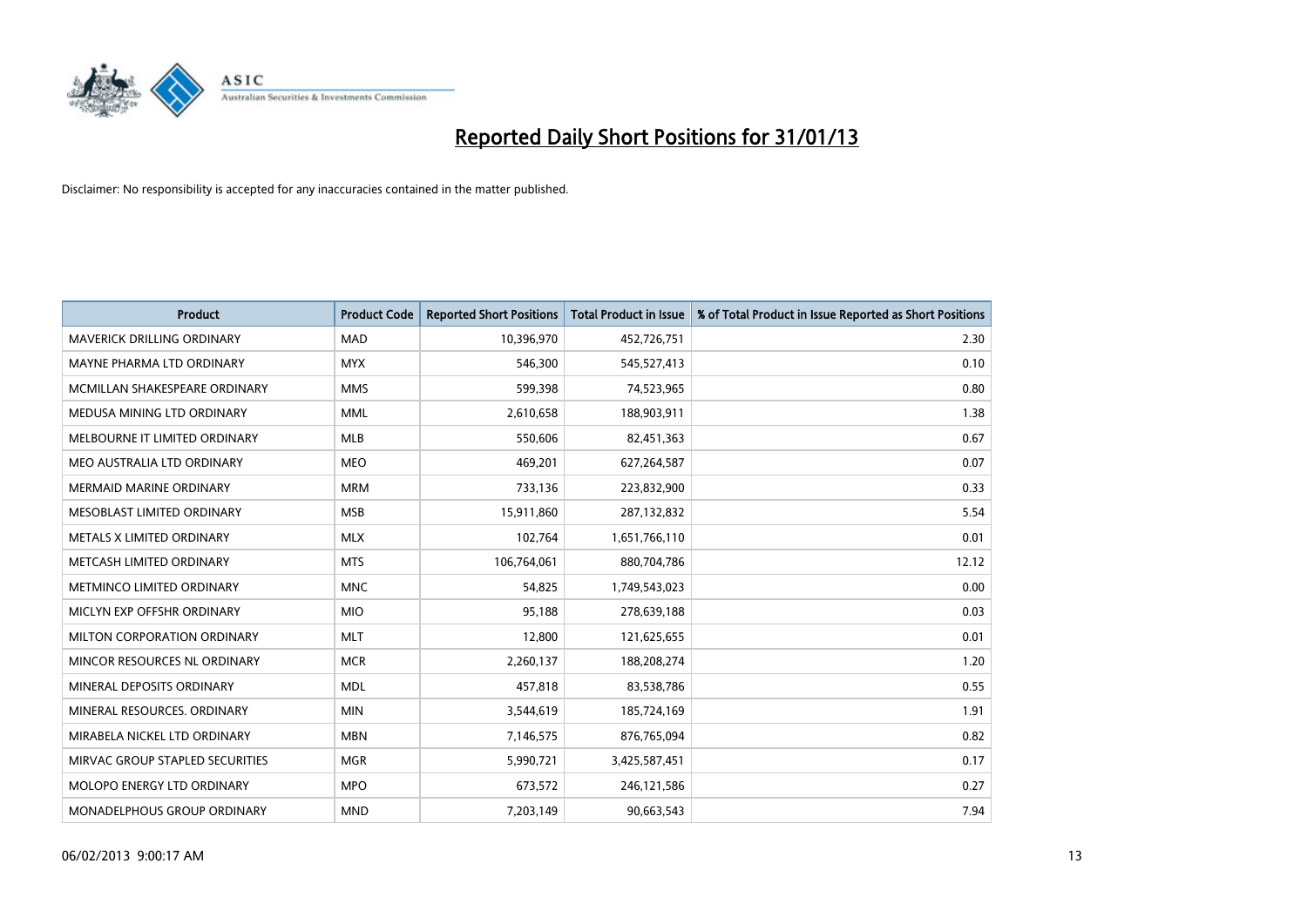

| <b>Product</b>                    | <b>Product Code</b> | <b>Reported Short Positions</b> | <b>Total Product in Issue</b> | % of Total Product in Issue Reported as Short Positions |
|-----------------------------------|---------------------|---------------------------------|-------------------------------|---------------------------------------------------------|
| MORTGAGE CHOICE LTD ORDINARY      | <b>MOC</b>          | 2,366,214                       | 123,431,282                   | 1.92                                                    |
| <b>MOUNT GIBSON IRON ORDINARY</b> | <b>MGX</b>          | 2,129,400                       | 1,090,584,232                 | 0.20                                                    |
| MULTIPLEX SITES SITES             | <b>MXUPA</b>        | 578                             | 4,500,000                     | 0.01                                                    |
| MURCHISON METALS LTD ORDINARY     | <b>MMX</b>          | 6,216,069                       | 450,497,346                   | 1.38                                                    |
| MYER HOLDINGS LTD ORDINARY        | <b>MYR</b>          | 82,455,280                      | 583,384,551                   | 14.13                                                   |
| <b>MYSTATE LIMITED ORDINARY</b>   | <b>MYS</b>          | 22,399                          | 87,117,374                    | 0.03                                                    |
| NATIONAL AUST, BANK ORDINARY      | <b>NAB</b>          | 11,519,159                      | 2,342,259,881                 | 0.49                                                    |
| NAVITAS LIMITED ORDINARY          | <b>NVT</b>          | 9,624,637                       | 375,367,918                   | 2.56                                                    |
| NEON ENERGY LIMITED ORDINARY      | <b>NEN</b>          | 3,207,185                       | 549,844,091                   | 0.58                                                    |
| NEW HOPE CORPORATION ORDINARY     | <b>NHC</b>          | 3,175,197                       | 830,563,352                   | 0.38                                                    |
| NEWCREST MINING ORDINARY          | <b>NCM</b>          | 3,716,256                       | 765,906,839                   | 0.49                                                    |
| NEWS CORP A NON-VOTING CDI        | <b>NWSLV</b>        | 2,473,730                       | 1,529,135,531                 | 0.16                                                    |
| NEWS CORP B VOTING CDI            | <b>NWS</b>          | 610,390                         | 798,520,953                   | 0.08                                                    |
| NEWSAT LIMITED ORDINARY           | <b>NWT</b>          | 58,617                          | 233,052,157                   | 0.03                                                    |
| NEXTDC LIMITED ORDINARY           | <b>NXT</b>          | 3,387,086                       | 172,602,288                   | 1.96                                                    |
| NEXUS ENERGY LIMITED ORDINARY     | <b>NXS</b>          | 12,103,152                      | 1,329,821,159                 | 0.91                                                    |
| NIB HOLDINGS LIMITED ORDINARY     | <b>NHF</b>          | 3,363                           | 439,004,182                   | 0.00                                                    |
| NIDO PETROLEUM ORDINARY           | <b>NDO</b>          | 105,313                         | 1,684,732,219                 | 0.01                                                    |
| NOBLE MINERAL RES ORDINARY        | <b>NMG</b>          | 2,903,432                       | 666,397,952                   | 0.44                                                    |
| NORFOLK GROUP ORDINARY            | <b>NFK</b>          | 50                              | 158,890,730                   | 0.00                                                    |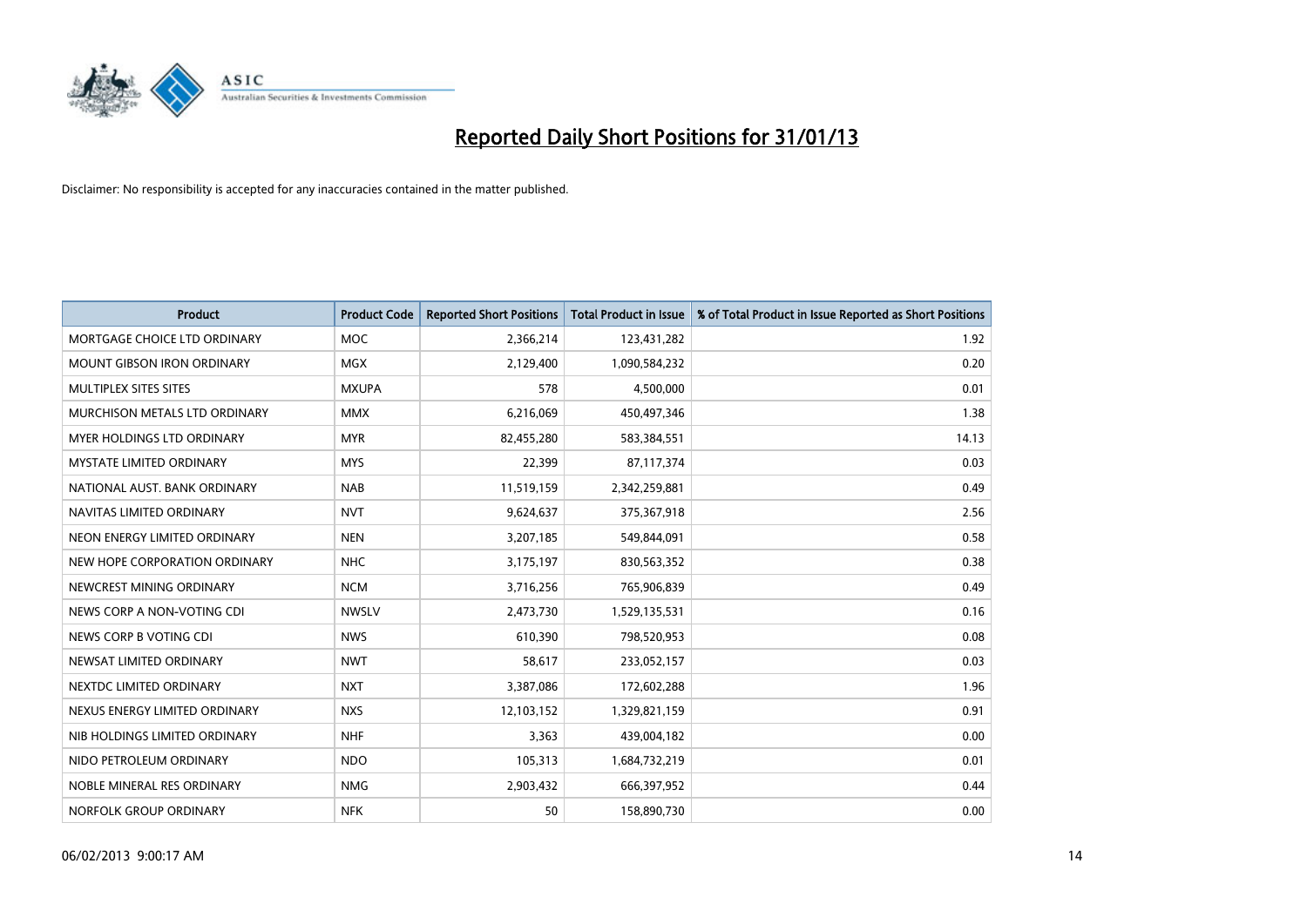

| <b>Product</b>                        | <b>Product Code</b> | <b>Reported Short Positions</b> | <b>Total Product in Issue</b> | % of Total Product in Issue Reported as Short Positions |
|---------------------------------------|---------------------|---------------------------------|-------------------------------|---------------------------------------------------------|
| NORTHERN IRON LTD ORDINARY            | <b>NFE</b>          | 3,222,867                       | 484,405,314                   | 0.67                                                    |
| NORTHERN STAR ORDINARY                | <b>NST</b>          | 5,225,463                       | 424,277,027                   | 1.23                                                    |
| NRW HOLDINGS LIMITED ORDINARY         | <b>NWH</b>          | 4,191,536                       | 278,888,011                   | 1.50                                                    |
| NUFARM LIMITED ORDINARY               | <b>NUF</b>          | 6,023,648                       | 262,796,891                   | 2.29                                                    |
| OCEANAGOLD CORP. CHESS DEPOSITARY INT | <b>OGC</b>          | 2,104,755                       | 293,517,918                   | 0.72                                                    |
| OIL SEARCH LTD ORDINARY               | OSH                 | 14,364,077                      | 1,334,756,742                 | 1.08                                                    |
| OM HOLDINGS LIMITED ORDINARY          | OMH                 | 3,971,552                       | 673,423,337                   | 0.59                                                    |
| ORICA LIMITED ORDINARY                | ORI                 | 3,733,110                       | 366,686,516                   | 1.02                                                    |
| ORIGIN ENERGY ORDINARY                | <b>ORG</b>          | 13,646,766                      | 1,094,029,776                 | 1.25                                                    |
| OROCOBRE LIMITED ORDINARY             | <b>ORE</b>          | 282,345                         | 117,745,140                   | 0.24                                                    |
| OROTONGROUP LIMITED ORDINARY          | <b>ORL</b>          | 32,429                          | 40,880,902                    | 0.08                                                    |
| ORPHEUS ENERGY LTD ORDINARY           | <b>OEG</b>          | 67,200                          | 130,475,919                   | 0.05                                                    |
| OZ MINERALS ORDINARY                  | OZL                 | 8,817,779                       | 303,470,022                   | 2.91                                                    |
| PACIFIC BRANDS ORDINARY               | <b>PBG</b>          | 13,635,291                      | 912,915,695                   | 1.49                                                    |
| PALADIN ENERGY LTD ORDINARY           | <b>PDN</b>          | 106,122,779                     | 836,825,651                   | 12.68                                                   |
| PANAUST LIMITED ORDINARY              | <b>PNA</b>          | 1,122,515                       | 606,155,069                   | 0.19                                                    |
| PANORAMIC RESOURCES ORDINARY          | PAN                 | 1,155,328                       | 256,058,555                   | 0.45                                                    |
| PAPERLINX LIMITED ORDINARY            | <b>PPX</b>          | 68,231                          | 609,280,761                   | 0.01                                                    |
| PAPILLON RES LTD ORDINARY             | PIR                 | 1,243,009                       | 297,028,210                   | 0.42                                                    |
| PATTIES FOODS LTD ORDINARY            | PFL                 | 100,000                         | 139,065,639                   | 0.07                                                    |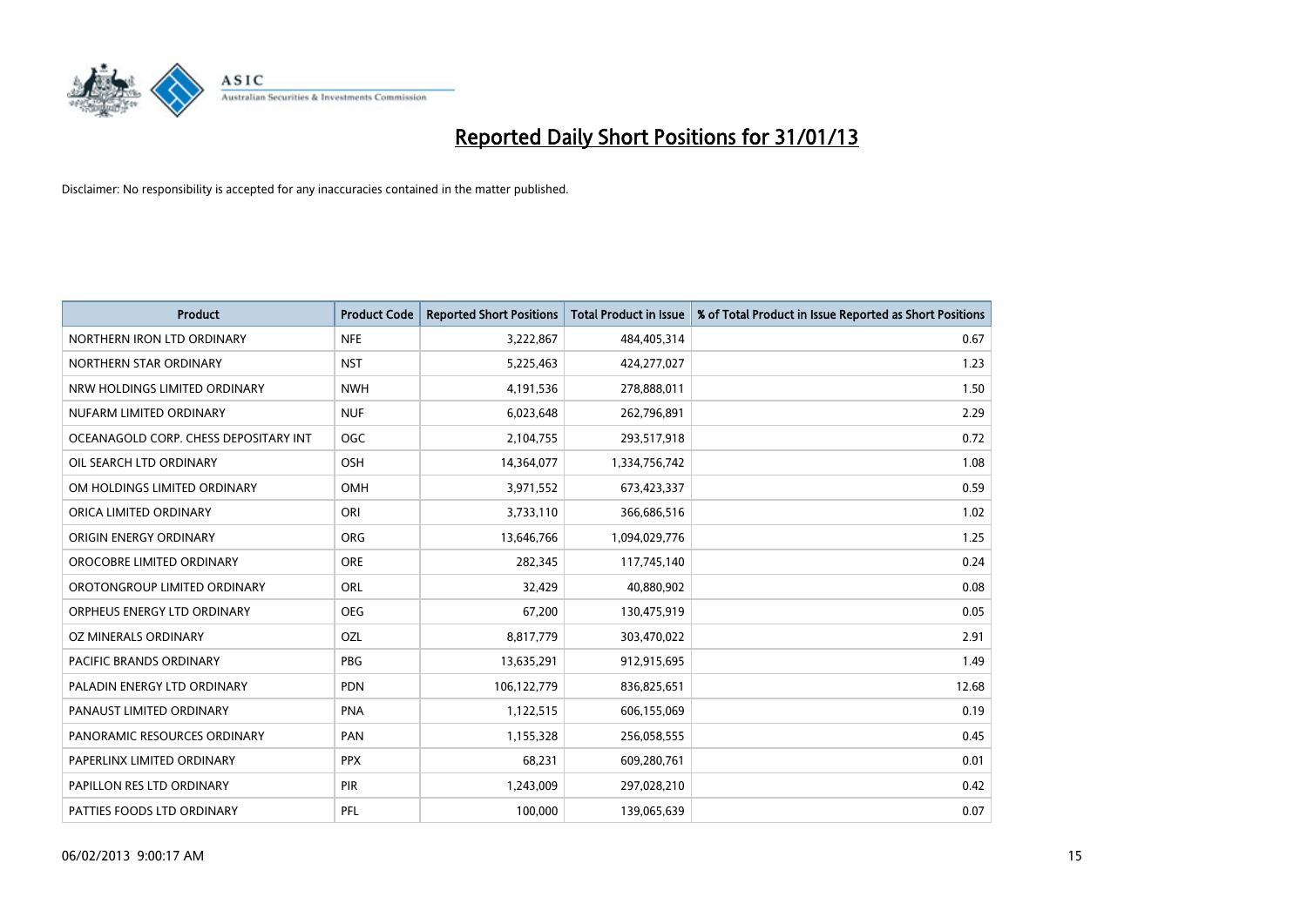

| <b>Product</b>                      | <b>Product Code</b> | <b>Reported Short Positions</b> | <b>Total Product in Issue</b> | % of Total Product in Issue Reported as Short Positions |
|-------------------------------------|---------------------|---------------------------------|-------------------------------|---------------------------------------------------------|
| PEET LIMITED ORDINARY               | <b>PPC</b>          | 3,351,517                       | 321,013,141                   | 1.04                                                    |
| PERILYA LIMITED ORDINARY            | <b>PEM</b>          | 514                             | 769,316,426                   | 0.00                                                    |
| PERPETUAL LIMITED ORDINARY          | PPT                 | 2,106,029                       | 41,980,678                    | 5.02                                                    |
| PERSEUS MINING LTD ORDINARY         | PRU                 | 20,095,598                      | 457,962,088                   | 4.39                                                    |
| PHARMAXIS LTD ORDINARY              | <b>PXS</b>          | 6,709,283                       | 308,543,389                   | 2.17                                                    |
| PHOENIX GOLD LIMITED ORDINARY       | <b>PXG</b>          | 19,750                          | 240,297,255                   | 0.01                                                    |
| PLATINUM ASSET ORDINARY             | <b>PTM</b>          | 10,514,059                      | 561,347,878                   | 1.87                                                    |
| PLATINUM AUSTRALIA ORDINARY         | <b>PLA</b>          | 836,127                         | 504,968,043                   | 0.17                                                    |
| <b>PMP LIMITED ORDINARY</b>         | <b>PMP</b>          | 181,144                         | 323,781,124                   | 0.06                                                    |
| PRANA BIOTECHNOLOGY ORDINARY        | PBT                 | 32,000                          | 340,689,928                   | 0.01                                                    |
| PREMIER INVESTMENTS ORDINARY        | <b>PMV</b>          | 1,168,556                       | 155,260,478                   | 0.75                                                    |
| PRIMA BIOMED LTD ORDINARY           | PRR                 | 6,288,810                       | 1,066,063,388                 | 0.59                                                    |
| PRIMARY HEALTH CARE ORDINARY        | <b>PRY</b>          | 19,396,912                      | 502,983,554                   | 3.86                                                    |
| PROGRAMMED ORDINARY                 | <b>PRG</b>          | 259,797                         | 118,177,001                   | 0.22                                                    |
| PSIVIDA CORP CDI 1:1                | <b>PVA</b>          | 50,000                          | 8,948,806                     | 0.56                                                    |
| PURA VIDA ENERGY NL ORDINARY        | <b>PVD</b>          | 157,040                         | 59,919,584                    | 0.26                                                    |
| <b>QANTAS AIRWAYS ORDINARY</b>      | QAN                 | 17,601,833                      | 2,253,918,425                 | 0.78                                                    |
| <b>OBE INSURANCE GROUP ORDINARY</b> | OBE                 | 47,858,469                      | 1,196,747,582                 | 4.00                                                    |
| ORXPHARMA LTD ORDINARY              | <b>ORX</b>          | 130,762                         | 144,644,706                   | 0.09                                                    |
| <b>QUBE HOLDINGS LTD ORDINARY</b>   | <b>QUB</b>          | 8,666,016                       | 926,489,845                   | 0.94                                                    |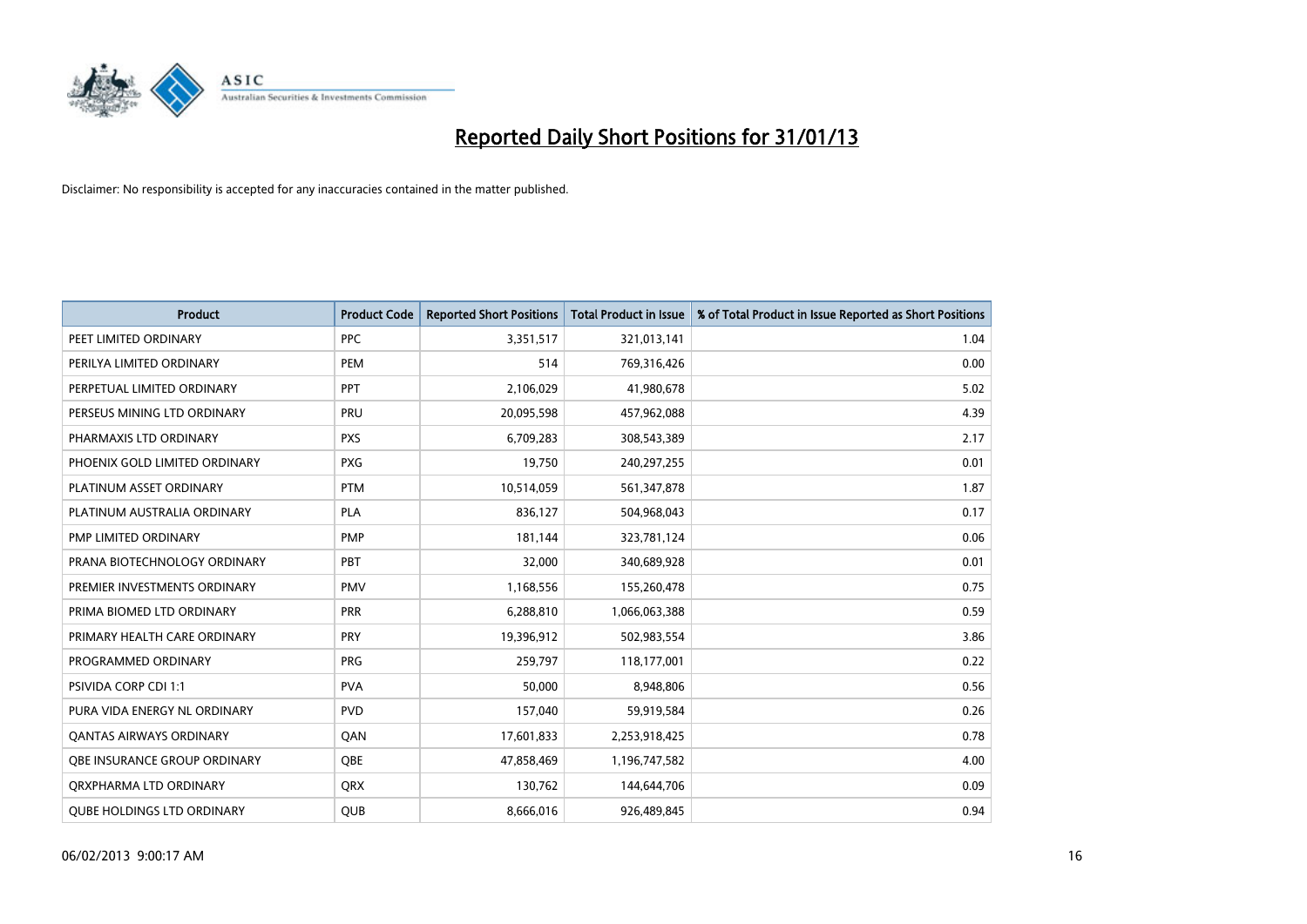

| <b>Product</b>                      | <b>Product Code</b> | <b>Reported Short Positions</b> | <b>Total Product in Issue</b> | % of Total Product in Issue Reported as Short Positions |
|-------------------------------------|---------------------|---------------------------------|-------------------------------|---------------------------------------------------------|
| RAMELIUS RESOURCES ORDINARY         | <b>RMS</b>          | 4,719,607                       | 337,296,949                   | 1.40                                                    |
| RAMSAY HEALTH CARE ORDINARY         | <b>RHC</b>          | 2,591,768                       | 202,081,252                   | 1.28                                                    |
| <b>RCR TOMLINSON ORDINARY</b>       | <b>RCR</b>          | 123,582                         | 132,431,265                   | 0.09                                                    |
| <b>REA GROUP ORDINARY</b>           | <b>REA</b>          | 31,479                          | 131,714,699                   | 0.02                                                    |
| RECKON LIMITED ORDINARY             | <b>RKN</b>          | 451,000                         | 129,488,015                   | 0.35                                                    |
| <b>RED 5 LIMITED ORDINARY</b>       | <b>RED</b>          | 346,836                         | 135,488,008                   | 0.26                                                    |
| <b>RED FORK ENERGY ORDINARY</b>     | <b>RFE</b>          | 3,373,313                       | 384,951,719                   | 0.88                                                    |
| REDBANK ENERGY LTD ORDINARY         | AEJ                 | 13                              | 786,287                       | 0.00                                                    |
| REDFLEX HOLDINGS ORDINARY           | <b>RDF</b>          | 2,820                           | 110,762,310                   | 0.00                                                    |
| REECE AUSTRALIA LTD. ORDINARY       | <b>REH</b>          | 10,598                          | 99,600,000                    | 0.01                                                    |
| REGIS RESOURCES ORDINARY            | <b>RRL</b>          | 6,160,968                       | 473,975,396                   | 1.30                                                    |
| RESMED INC CDI 10:1                 | <b>RMD</b>          | 11,412,998                      | 1,556,242,300                 | 0.73                                                    |
| RESOLUTE MINING ORDINARY            | <b>RSG</b>          | 767,490                         | 643,094,224                   | 0.12                                                    |
| <b>RESOURCE GENERATION ORDINARY</b> | <b>RES</b>          | 173                             | 263,345,652                   | 0.00                                                    |
| RETAIL FOOD GROUP ORDINARY          | <b>RFG</b>          | 205,252                         | 130,087,856                   | 0.16                                                    |
| REVERSE CORP LIMITED ORDINARY       | <b>REF</b>          | 100                             | 92,382,175                    | 0.00                                                    |
| REX MINERALS LIMITED ORDINARY       | <b>RXM</b>          | 3,065,466                       | 188,907,284                   | 1.62                                                    |
| RHG LIMITED ORDINARY                | <b>RHG</b>          | 292,905                         | 308,483,177                   | 0.09                                                    |
| <b>RIALTO ENERGY ORDINARY</b>       | <b>RIA</b>          | 41                              | 672,259,992                   | 0.00                                                    |
| <b>RIDLEY CORPORATION ORDINARY</b>  | <b>RIC</b>          | 25,395                          | 307,817,071                   | 0.01                                                    |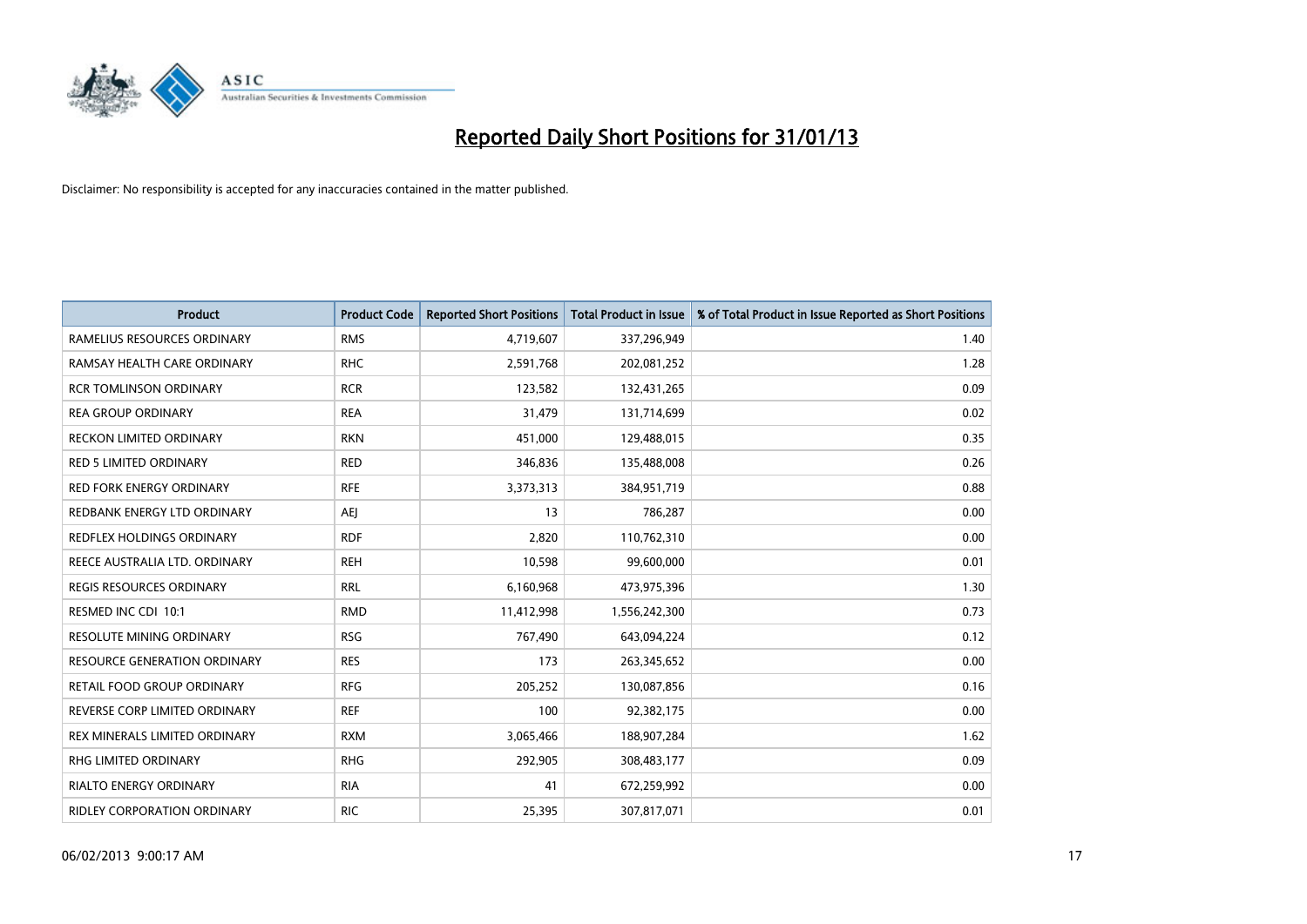

| <b>Product</b>                        | <b>Product Code</b> | <b>Reported Short Positions</b> | <b>Total Product in Issue</b> | % of Total Product in Issue Reported as Short Positions |
|---------------------------------------|---------------------|---------------------------------|-------------------------------|---------------------------------------------------------|
| RIO TINTO LIMITED ORDINARY            | <b>RIO</b>          | 7,449,212                       | 435,758,720                   | 1.71                                                    |
| ROC OIL COMPANY ORDINARY              | <b>ROC</b>          | 972,749                         | 683,235,552                   | 0.14                                                    |
| <b>RURALCO HOLDINGS ORDINARY</b>      | <b>RHL</b>          | 12,000                          | 55,019,284                    | 0.02                                                    |
| SAI GLOBAL LIMITED ORDINARY           | SAI                 | 4,122,436                       | 206,944,724                   | 1.99                                                    |
| SALMAT LIMITED ORDINARY               | <b>SLM</b>          | 490,279                         | 159,812,799                   | 0.31                                                    |
| SAMSON OIL & GAS LTD ORDINARY         | <b>SSN</b>          | 5,016,000                       | 1,985,896,471                 | 0.25                                                    |
| SANDFIRE RESOURCES ORDINARY           | <b>SFR</b>          | 1,929,362                       | 153,590,968                   | 1.26                                                    |
| <b>SANTOS LTD ORDINARY</b>            | <b>STO</b>          | 3,670,604                       | 958,887,811                   | 0.38                                                    |
| SARACEN MINERAL ORDINARY              | <b>SAR</b>          | 7,809,095                       | 595,217,424                   | 1.31                                                    |
| SCA PROPERTY GROUP STAPLED SECURITIES | SCP                 | 10,826,074                      | 585,455,114                   | 1.85                                                    |
| SCIGEN LIMITED CHESS DEPOSITARY INT   | <b>SIE</b>          | 6,194                           | 52,243,813                    | 0.01                                                    |
| SEDGMAN LIMITED ORDINARY              | <b>SDM</b>          | 120,274                         | 217,623,797                   | 0.06                                                    |
| SEEK LIMITED ORDINARY                 | <b>SEK</b>          | 13,394,102                      | 337,101,307                   | 3.97                                                    |
| SENEX ENERGY LIMITED ORDINARY         | <b>SXY</b>          | 2,590,498                       | 1,140,304,837                 | 0.23                                                    |
| SERVICE STREAM ORDINARY               | SSM                 | 400                             | 283,418,867                   | 0.00                                                    |
| SEVEN GROUP HOLDINGS ORDINARY         | <b>SVW</b>          | 3,904,454                       | 307,410,281                   | 1.27                                                    |
| SEVEN WEST MEDIA LTD ORDINARY         | <b>SWM</b>          | 18,462,639                      | 999,160,872                   | 1.85                                                    |
| SIGMA PHARMACEUTICAL ORDINARY         | <b>SIP</b>          | 5,806,819                       | 1,169,236,730                 | 0.50                                                    |
| SILEX SYSTEMS ORDINARY                | <b>SLX</b>          | 1,154,357                       | 170,232,464                   | 0.68                                                    |
| SILVER CHEF LIMITED ORDINARY          | SIV                 | 13,392                          | 27,222,919                    | 0.05                                                    |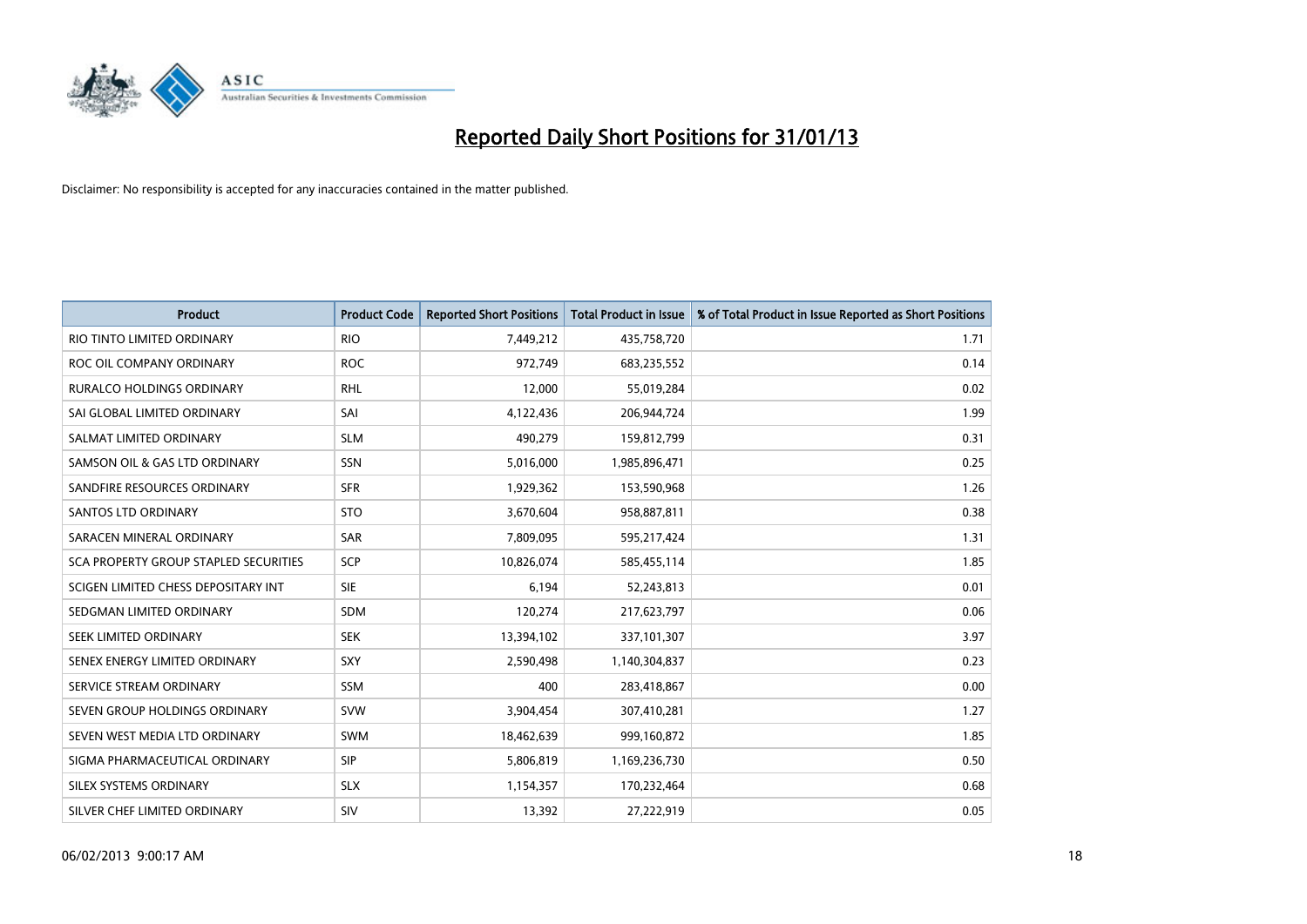

| <b>Product</b>                           | <b>Product Code</b> | <b>Reported Short Positions</b> | <b>Total Product in Issue</b> | % of Total Product in Issue Reported as Short Positions |
|------------------------------------------|---------------------|---------------------------------|-------------------------------|---------------------------------------------------------|
| SILVER LAKE RESOURCE ORDINARY            | <b>SLR</b>          | 1,007,141                       | 379,048,750                   | 0.27                                                    |
| SIMS METAL MGMT LTD ORDINARY             | <b>SGM</b>          | 7,881,879                       | 204,300,941                   | 3.86                                                    |
| SINGAPORE TELECOMM. CHESS DEPOSITARY INT | <b>SGT</b>          | 7,957,630                       | 174,261,546                   | 4.57                                                    |
| SIRIUS RESOURCES NL ORDINARY             | <b>SIR</b>          | 104,200                         | 223,434,586                   | 0.05                                                    |
| SIRTEX MEDICAL ORDINARY                  | <b>SRX</b>          | 220,514                         | 55,768,136                    | 0.40                                                    |
| SKILLED GROUP LTD ORDINARY               | <b>SKE</b>          | 5,325,158                       | 233,487,276                   | 2.28                                                    |
| SKY NETWORK ORDINARY                     | <b>SKT</b>          | 30,000                          | 389,139,785                   | 0.01                                                    |
| SKYCITY ENT GRP LTD ORDINARY             | <b>SKC</b>          | 110,101                         | 576,958,340                   | 0.02                                                    |
| <b>SKYWEST AIRLINES LTD CDI 1:1</b>      | <b>SXR</b>          | 142,000                         | 213,040,000                   | 0.07                                                    |
| <b>SLATER &amp; GORDON ORDINARY</b>      | <b>SGH</b>          | 35,568                          | 170,537,215                   | 0.02                                                    |
| SMS MANAGEMENT. ORDINARY                 | <b>SMX</b>          | 2,321,197                       | 69,378,477                    | 3.35                                                    |
| SONIC HEALTHCARE ORDINARY                | <b>SHL</b>          | 4,029,106                       | 396,025,681                   | 1.02                                                    |
| SOUL PATTINSON (W.H) ORDINARY            | SOL                 | 14,494                          | 239,395,320                   | 0.01                                                    |
| SOUTH BOULDER MINES ORDINARY             | <b>STB</b>          | 88,338                          | 127,952,826                   | 0.07                                                    |
| SP AUSNET STAPLED SECURITIES             | <b>SPN</b>          | 6,471,828                       | 3,367,543,113                 | 0.19                                                    |
| SPARK INFRASTRUCTURE STAPLED NOTE & UNIT | SKI                 | 37,339,284                      | 1,326,734,264                 | 2.81                                                    |
| SPDR 200 FUND ETF UNITS                  | <b>STW</b>          | 34,409                          | 46,951,346                    | 0.07                                                    |
| ST BARBARA LIMITED ORDINARY              | <b>SBM</b>          | 5,548,672                       | 488,074,077                   | 1.14                                                    |
| STANMORE COAL LTD ORDINARY               | <b>SMR</b>          | 32,870                          | 207,827,090                   | 0.02                                                    |
| STARPHARMA HOLDINGS ORDINARY             | SPL                 | 6,660,525                       | 283,665,948                   | 2.35                                                    |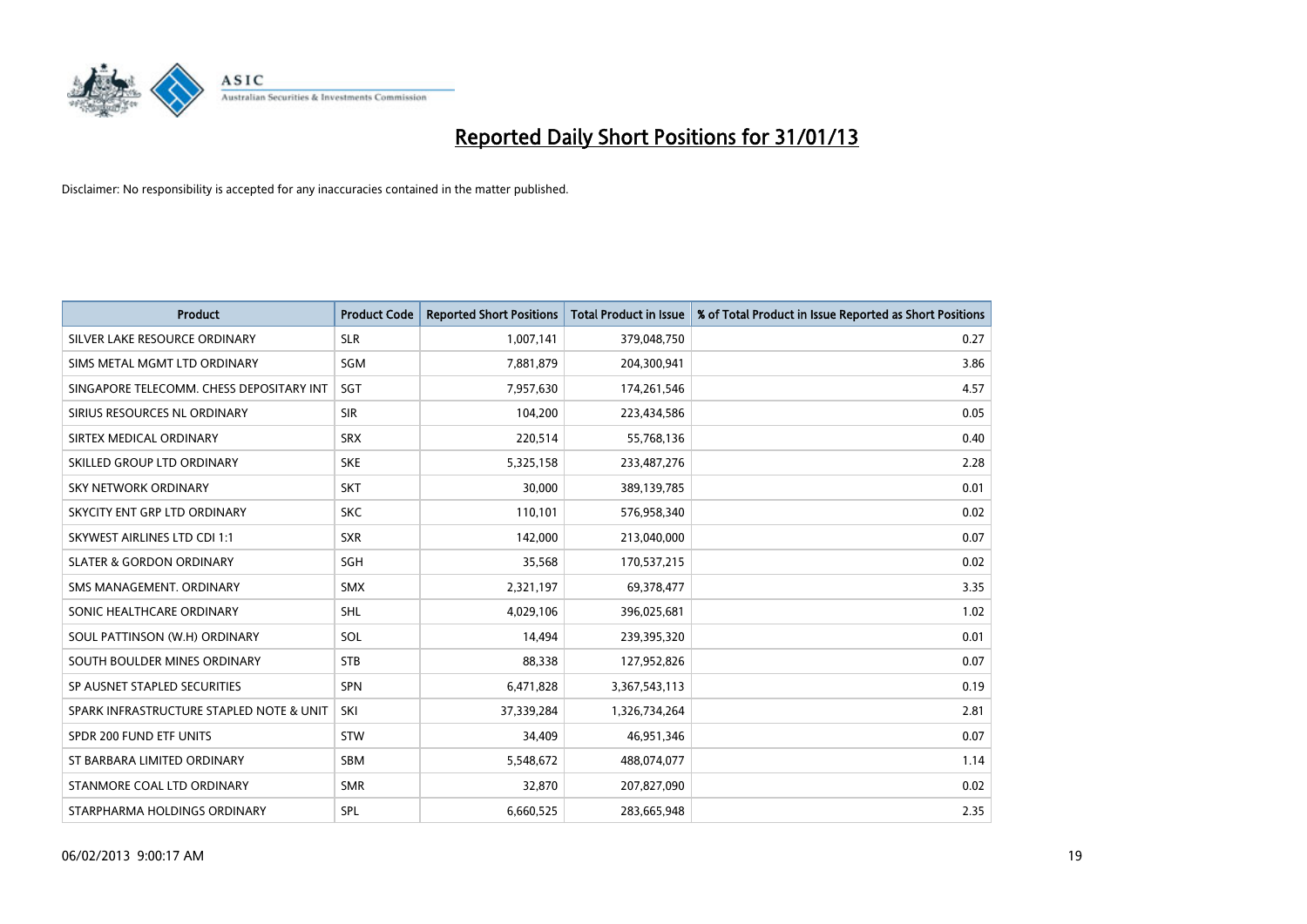

| <b>Product</b>                      | <b>Product Code</b> | <b>Reported Short Positions</b> | <b>Total Product in Issue</b> | % of Total Product in Issue Reported as Short Positions |
|-------------------------------------|---------------------|---------------------------------|-------------------------------|---------------------------------------------------------|
| STH CRS ELECT ENGNR ORDINARY        | <b>SXE</b>          | 179,135                         | 161,523,129                   | 0.11                                                    |
| STHN CROSS MEDIA ORDINARY           | <b>SXL</b>          | 11,970,422                      | 704,858,524                   | 1.70                                                    |
| STOCKLAND UNITS/ORD STAPLED         | <b>SGP</b>          | 20,696,100                      | 2,202,657,963                 | 0.94                                                    |
| STRAITS RES LTD. ORDINARY           | SRO                 | 69,907                          | 1,164,150,159                 | 0.01                                                    |
| <b>STW COMMUNICATIONS ORDINARY</b>  | SGN                 | 73,344                          | 403,828,512                   | 0.02                                                    |
| SUNCORP GROUP LTD ORDINARY          | <b>SUN</b>          | 6,868,191                       | 1,286,600,980                 | 0.53                                                    |
| SUNDANCE ENERGY ORDINARY            | <b>SEA</b>          | 5,714,230                       | 278,765,141                   | 2.05                                                    |
| SUNDANCE RESOURCES ORDINARY         | <b>SDL</b>          | 1,605,211                       | 3,072,110,985                 | 0.05                                                    |
| SUNLAND GROUP LTD ORDINARY          | <b>SDG</b>          | 152,326                         | 189,417,674                   | 0.08                                                    |
| SUPER RET REP LTD ORDINARY          | <b>SUL</b>          | 567,850                         | 196,382,811                   | 0.29                                                    |
| SYD AIRPORT STAPLED US PROHIBIT.    | <b>SYD</b>          | 6,043,112                       | 1,861,210,782                 | 0.32                                                    |
| SYRAH RESOURCES ORDINARY            | <b>SYR</b>          | 21,524                          | 135,454,589                   | 0.02                                                    |
| TABCORP HOLDINGS LTD ORDINARY       | <b>TAH</b>          | 14,949,384                      | 734,015,737                   | 2.04                                                    |
| <b>TANAMI GOLD NL ORDINARY</b>      | <b>TAM</b>          | 191.782                         | 261,132,677                   | 0.07                                                    |
| TAP OIL LIMITED ORDINARY            | <b>TAP</b>          | 391,761                         | 241,608,606                   | 0.16                                                    |
| TASSAL GROUP LIMITED ORDINARY       | <b>TGR</b>          | 69,896                          | 146,304,404                   | 0.05                                                    |
| <b>TATTS GROUP LTD ORDINARY</b>     | <b>TTS</b>          | 6,590,590                       | 1,386,351,280                 | 0.48                                                    |
| TECHNOLOGY ONE ORDINARY             | <b>TNE</b>          | 50,028                          | 306,620,955                   | 0.02                                                    |
| <b>TELECOM CORPORATION ORDINARY</b> | <b>TEL</b>          | 7,643,829                       | 1,824,673,847                 | 0.42                                                    |
| TELSTRA CORPORATION, ORDINARY       | <b>TLS</b>          | 23,593,598                      | 12,443,074,357                | 0.19                                                    |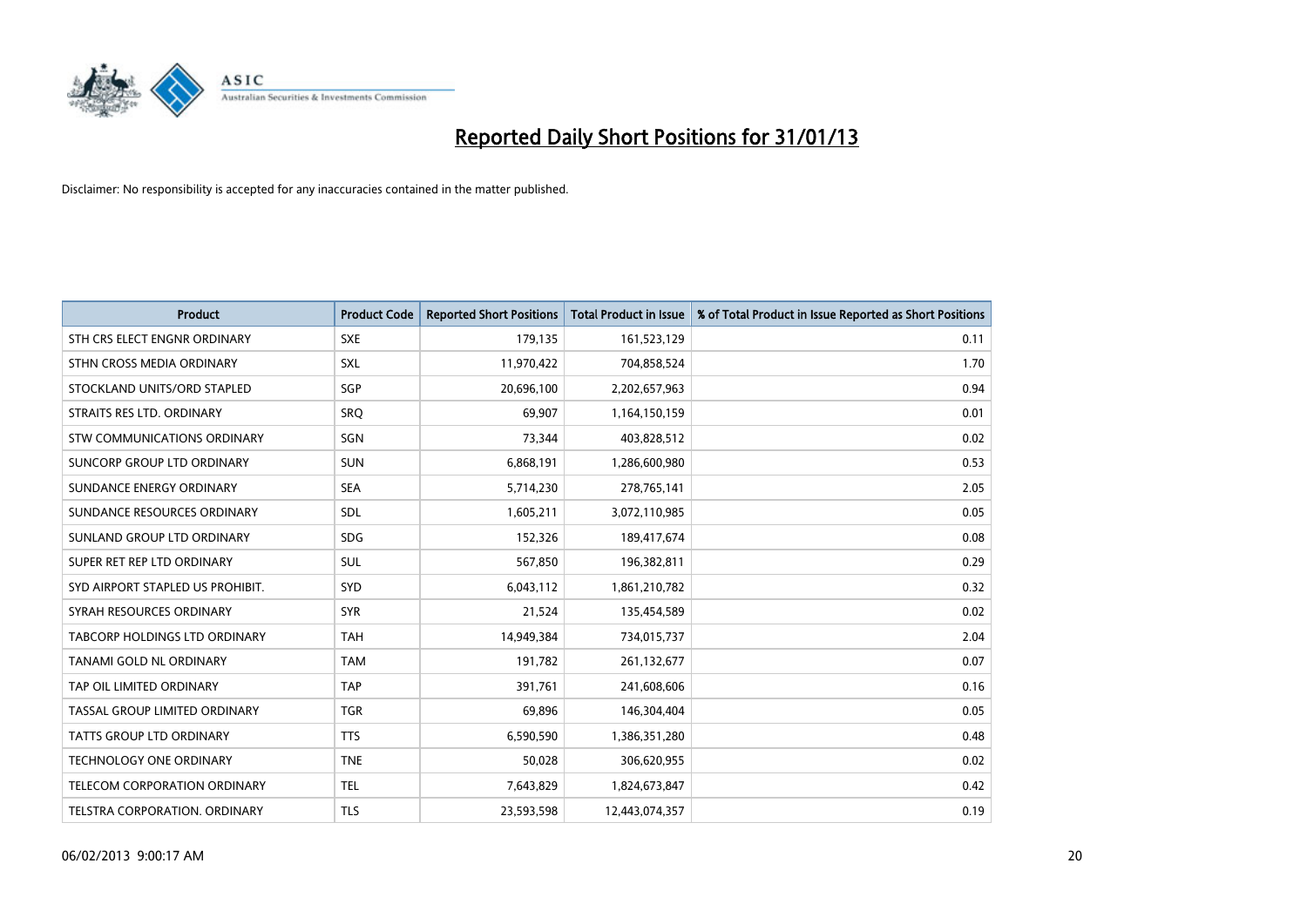

| <b>Product</b>                       | <b>Product Code</b> | <b>Reported Short Positions</b> | <b>Total Product in Issue</b> | % of Total Product in Issue Reported as Short Positions |
|--------------------------------------|---------------------|---------------------------------|-------------------------------|---------------------------------------------------------|
| TEN NETWORK HOLDINGS ORDINARY        | <b>TEN</b>          | 106,115,588                     | 2,586,970,845                 | 4.10                                                    |
| TERANGA GOLD CORP CDI 1:1            | <b>TGZ</b>          | 102,039                         | 174,121,625                   | 0.06                                                    |
| <b>TEXON PETROLEUM LTD ORDINARY</b>  | <b>TXN</b>          | 144,700                         | 245,339,848                   | 0.06                                                    |
| THE REJECT SHOP ORDINARY             | <b>TRS</b>          | 2,563,929                       | 26,092,220                    | 9.83                                                    |
| THORN GROUP LIMITED ORDINARY         | <b>TGA</b>          | 314,714                         | 147,584,880                   | 0.21                                                    |
| <b>TIGER RESOURCES ORDINARY</b>      | <b>TGS</b>          | 2,526,065                       | 673,470,269                   | 0.38                                                    |
| TOLL HOLDINGS LTD ORDINARY           | <b>TOL</b>          | 31,532,014                      | 717,133,875                   | 4.40                                                    |
| TOX FREE SOLUTIONS ORDINARY          | <b>TOX</b>          | 965,020                         | 115,999,858                   | 0.83                                                    |
| TPG TELECOM LIMITED ORDINARY         | <b>TPM</b>          | 2,330,705                       | 793,808,141                   | 0.29                                                    |
| <b>TRADE ME GROUP ORDINARY</b>       | <b>TME</b>          | 1,017,189                       | 396,017,568                   | 0.26                                                    |
| TRANSFIELD SERVICES ORDINARY         | <b>TSE</b>          | 4,623,483                       | 512,457,716                   | 0.90                                                    |
| TRANSPACIFIC INDUST. ORDINARY        | <b>TPI</b>          | 7,845,779                       | 1,578,563,490                 | 0.50                                                    |
| TRANSURBAN GROUP TRIPLE STAPLED SEC. | <b>TCL</b>          | 6,195,696                       | 1,478,639,966                 | 0.42                                                    |
| <b>TREASURY GROUP ORDINARY</b>       | <b>TRG</b>          | 2,582                           | 23,070,755                    | 0.01                                                    |
| TREASURY WINE ESTATE ORDINARY        | <b>TWE</b>          | 16,895,190                      | 647,227,144                   | 2.61                                                    |
| TROY RESOURCES LTD ORDINARY          | <b>TRY</b>          | 86,107                          | 91,318,649                    | 0.09                                                    |
| UGL LIMITED ORDINARY                 | UGL                 | 6,470,555                       | 166,315,038                   | 3.89                                                    |
| UXC LIMITED ORDINARY                 | <b>UXC</b>          | 1,249,345                       | 308,056,885                   | 0.41                                                    |
| <b>VENTURE MINERALS ORDINARY</b>     | <b>VMS</b>          | 227,760                         | 287,320,170                   | 0.08                                                    |
| VIRGIN AUS HLDG LTD ORDINARY         | VAH                 | 44,097,506                      | 2,455,775,111                 | 1.80                                                    |